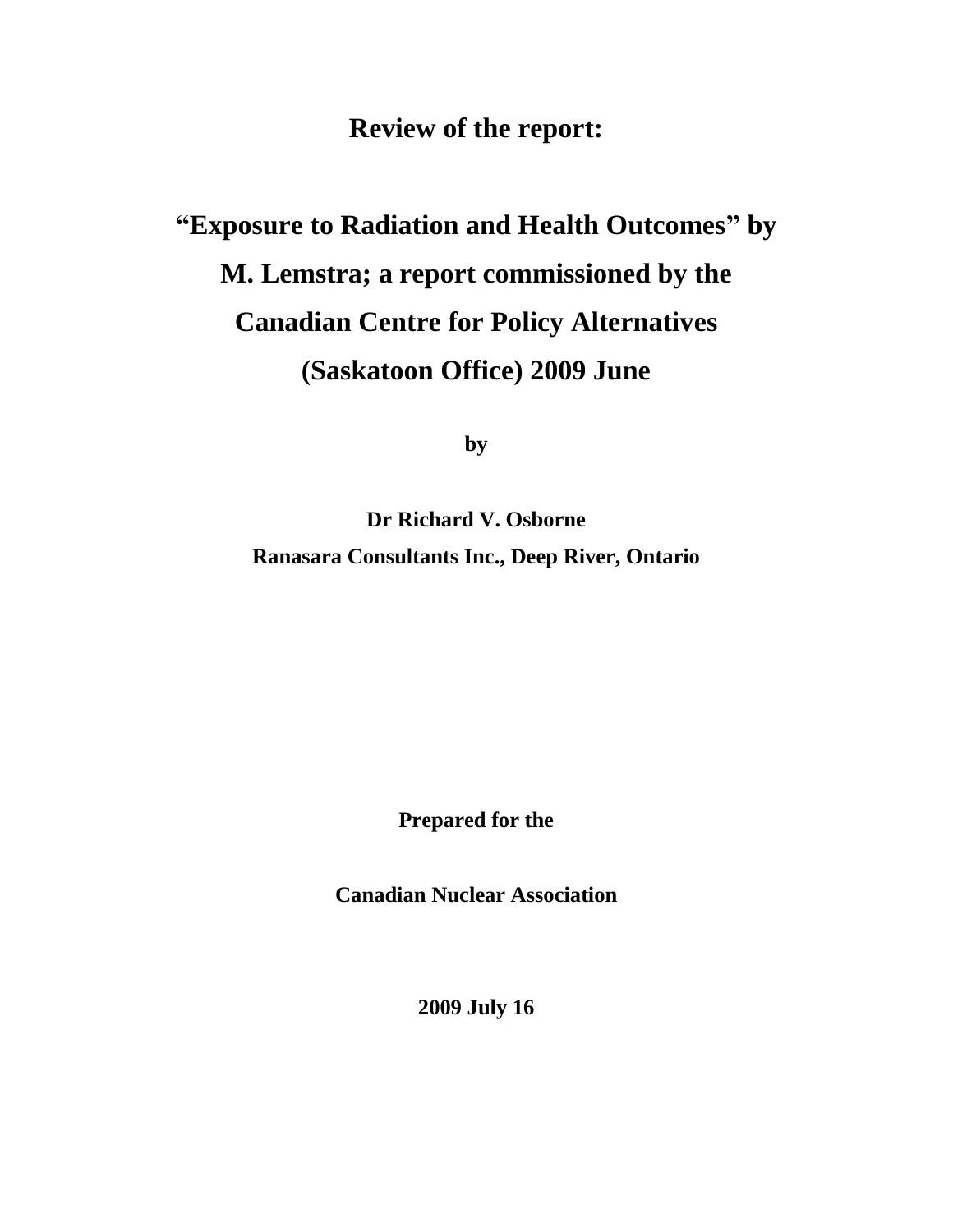# **Review of: "Exposure to Radiation and Health Outcomes" by M. Lemstra; a report commissioned by the Canadian Centre for Policy Alternatives (Saskatoon Office) 2009 June**

**Dr Richard V. Osborne**

## **Summary**

The author is evidently not familiar with the topic of radiation and health effects, judging from the mistakes made in the document. Few papers are selected as the basis for his review, the findings in most of them are misinterpreted, and the limitations and caveats clearly expressed in many of the reviewed paper are ignored. As a result the author gives a completely false impression of the impact of radiation on health. The objective of the report is to provide an evidence-based epidemiological review of the impact of exposure to radiation on subsequent outcomes. The superficiality of the review, together with the errors, misinterpretations of study findings, and failure to take into account the basic considerations of epidemiologists in reviewing evidence for causal relationships, make the document a travesty of an evidence-based review. The Canadian Centre for Policy Alternatives and the Saskatchewan Union of Nurses have not been well served by the document.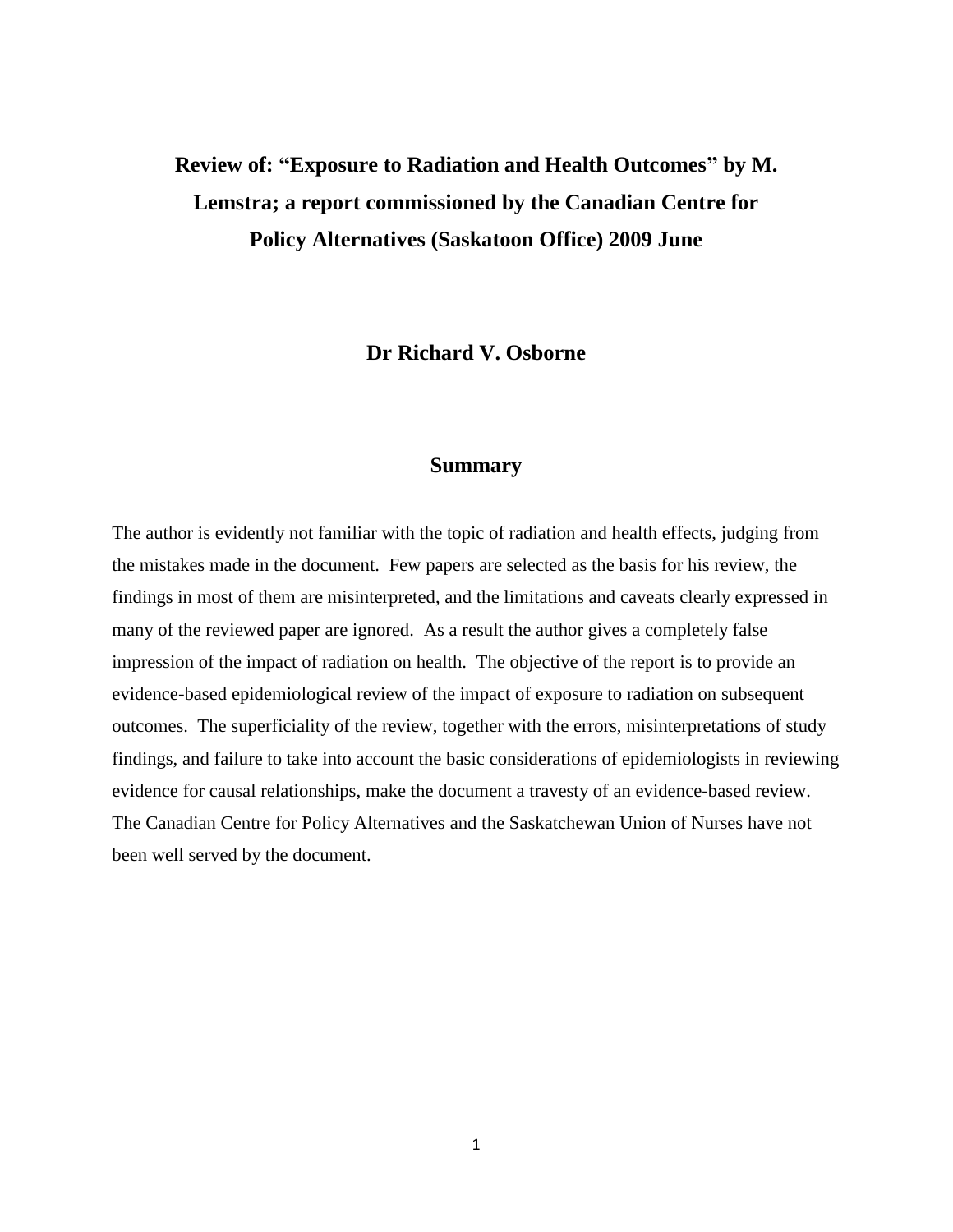## **Outline of findings**

The first three sections of the report deal with the health effects of radiation. The topics covered are cancer and cardiovascular disease in the survivors of the atomic bombs in Japan; cancer in nuclear workers in Canada and internationally; cardiovascular disease in Canadian radiation workers; cancer from plutonium doses in workers at the Russian Mayak facility; leukaemia and cardiovascular disease in the workers who cleaned up at the Chernobyl facility after the accident; thyroid cancer and leukaemia in the public after the Chernobyl accident; cancer and leukaemia in the residents along the Techa River in Russia; and leukaemia in children near nuclear facilities.

This review is on these three sections. The main findings of this review are summarized here with reference made to the paragraphs in the detailed text that follows.

- $\bullet$  The introduction to radiation and health effects has errors [2, 5] and does not provide the reader with even the most rudimentary information on the effects of radiation that would provide a basis for understanding the following text [3,4].
- Throughout the text the metric of risk—the excess relative risk at one sievert, or per sievert, or per gray—is misstated as being excess relative risk, thereby giving the exaggerated impression that the total group being studied has that risk. [6,8,18,20,21,22,26].
- The confidence intervals in many of the Tables are misstated as 95% when they are actually 90%, with the result that the significance of estimates is exaggerated [7,8,17,19].
- Values for the incidence of site specific cancers in the study of the Japanese survivors of the atomic bombs are incorrectly and incompletely copied from the reference and unwarranted conclusions are drawn from the data [8].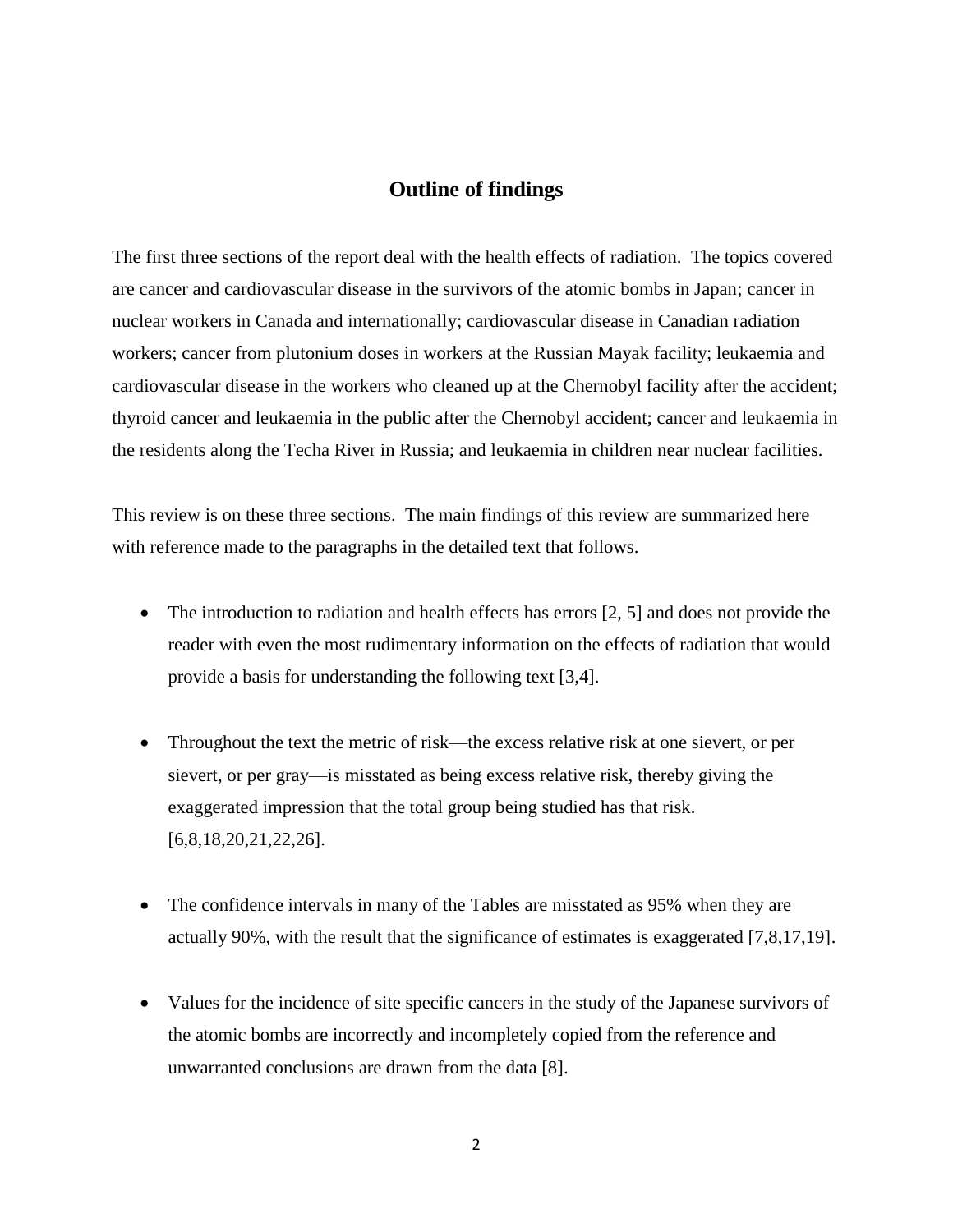- The reader is given no information on the relevance of the results from studies such as that of the Japanese survivors and how they can be interpreted for radiological protection purposes. This is a key topic that is discussed at length in one of the references and which should have been discussed in this report [9, 10].
- The discussion of risk to children relative to that to adults confuses two factors the inherent relative sensitivities of children and adults, and the age-dependence of the biokinetics associated with internal emitters [11].
- In the discussion of the mortality from heart disease and other non-cancer disease after exposure to radiation, the conclusion by the authors of the reference cited—that the data are insufficient to establish a causal relationship—is ignored [12].
- In the discussion of the impact of radiation on the health of nuclear workers, completely ignored are the discussions of the uncertainties in the results of these studies. These uncertainties are discussed by the authors of the cited references and reviewers have expressed doubts about the validity of the estimates of risk, particularly those based on the Canadian National Dose Registry, that are higher than those from the study of the Japanese survivors. The contention that such results warrant revision to radiological protection standards has no substantive basis [14,15,17,18].
- Values of the confidence intervals in a study of the health of Canadian radiation workers are incorrectly stated and the cautions and caveats expressed on the results of this study by its authors and by others are ignored. The assertion that these results should prompt a revision of radiological protection standards is without foundation [20].
- In the discussion of a study of cardiovascular disease in Canadian radiation workers, errors are made in quoting and interpreting risk and dose quantities. The conclusion that the results show an excess risk of disease after exposure to radiation ignores the comment by the authors of the cited paper that their results needed to be interpreted with caution [21].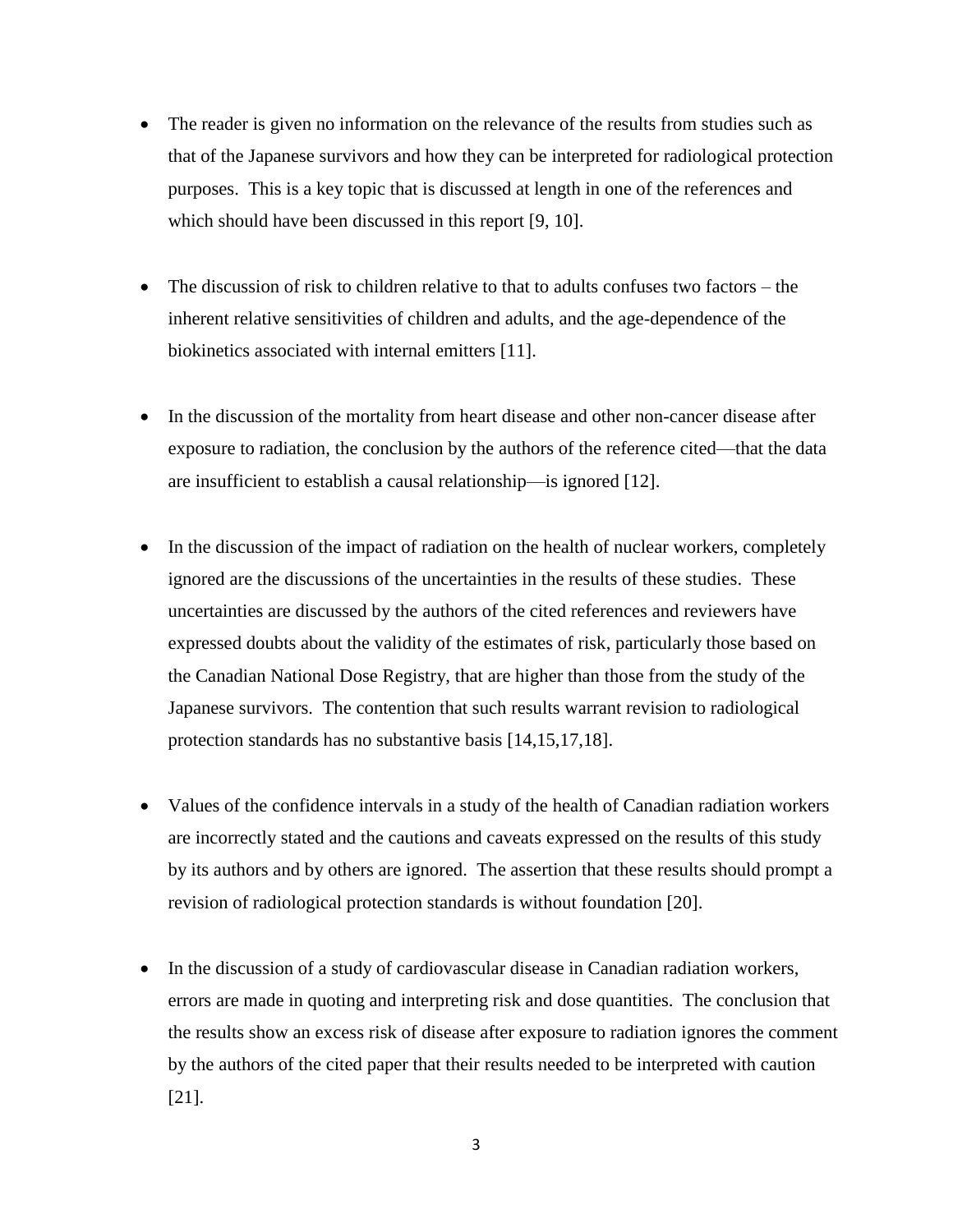- In the discussion of a study of the health of workers at the Mayak nuclear facility in Russia there are several inaccuracies; in citing risk values and the risk metric (i.e., confusing excess relative risk and relative risk), in interpreting the results, and in concluding that the increased risk is associated with low doses, which it clearly is not [22,23,24].
- The findings from studies of the incidence of leukaemia and of death from cardiovascular disease in the clean-up workers after the Chernobyl accident are inaccurately stated as demonstrating the impact of chronic low doses of radiation on health. Ignored are the conclusions by the authors of the cited references and others that point to the inappropriateness of such an assertion [25].
- The results from several studies of the incidence of Chernobyl-related thyroid cancer are inaccurately cited and the conclusions drawn—particularly that such cases have been observed as far away as the United Kingdom—are contrary to those of the authors of the cited references [26,27].
- The conclusion drawn from the review of papers on Chernobyl-related leukaemia in children is that increases were found across Europe. This conclusion is directly contradicted by the authors of the cited papers [28,29,30].
- An excess relative risk per gray is cited for chronic lymphoid leukaemia (CLL) in the residents along the Techa River in Russia. CLL is well known to be not linked to radiation. The value cited is actually for leukaemia excluding CLL [31].
- The presentation of results from a study of the incidence of breast cancer incidence is completely in error. Numbers of cases are identified as risk values and doses are mischaracterized. The discussion is, therefore, irrelevant [32,33].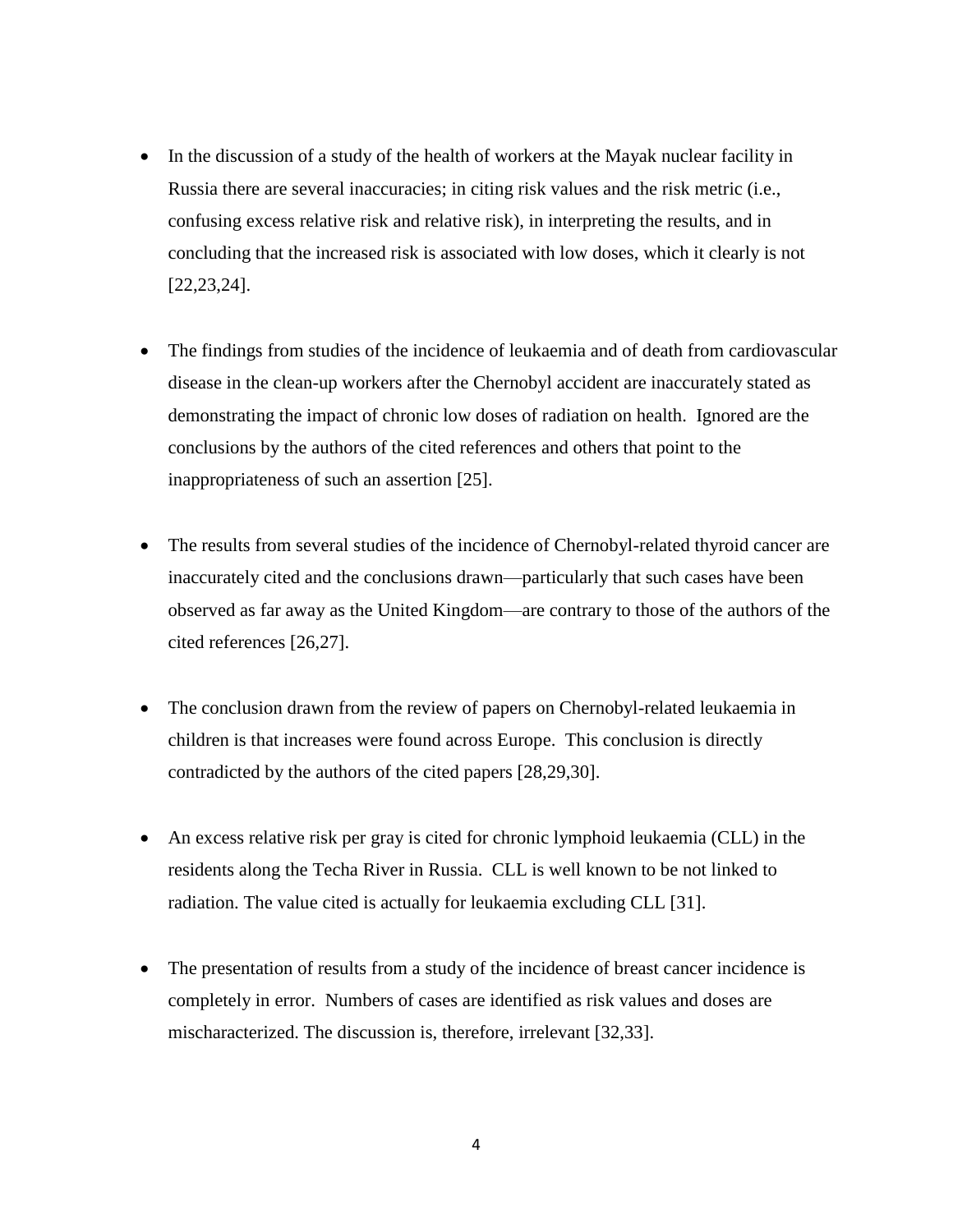- The discussion of leukaemia near nuclear power stations is an inadequate and misleading description of the findings from the cited studies and ignores other extensive studies that have been undertaken related to so-called clusters. The failure to link such clusters to radiation exposure is not mentioned [34,35].
- The conclusions 1–9 that pertain to the sections reviewed here reflect the mistakes and misinterpretations in the body of the report, which are detailed below. In particular, conclusion 6 that nuclear power workers in Canada have a much higher excess relative risk of all cancer mortality than worker elsewhere is not warranted [14–19]. There is no basis for the assertion of conclusion 7 concerning the need to revise current radiological protection standards [18]. The statement of conclusion 8 on the implications of the Chernobyl accident for thyroid cancer and leukaemia in countries thousands of miles away has been shown to be clearly wrong [25–30]. Finally, the assertion of conclusion 9 on the association of living near a nuclear power facility with leukaemia in children is misleading in that though three clusters have been identified, such clustering is not specific to nuclear power sites and is unlikely to be related to radiation [34,35].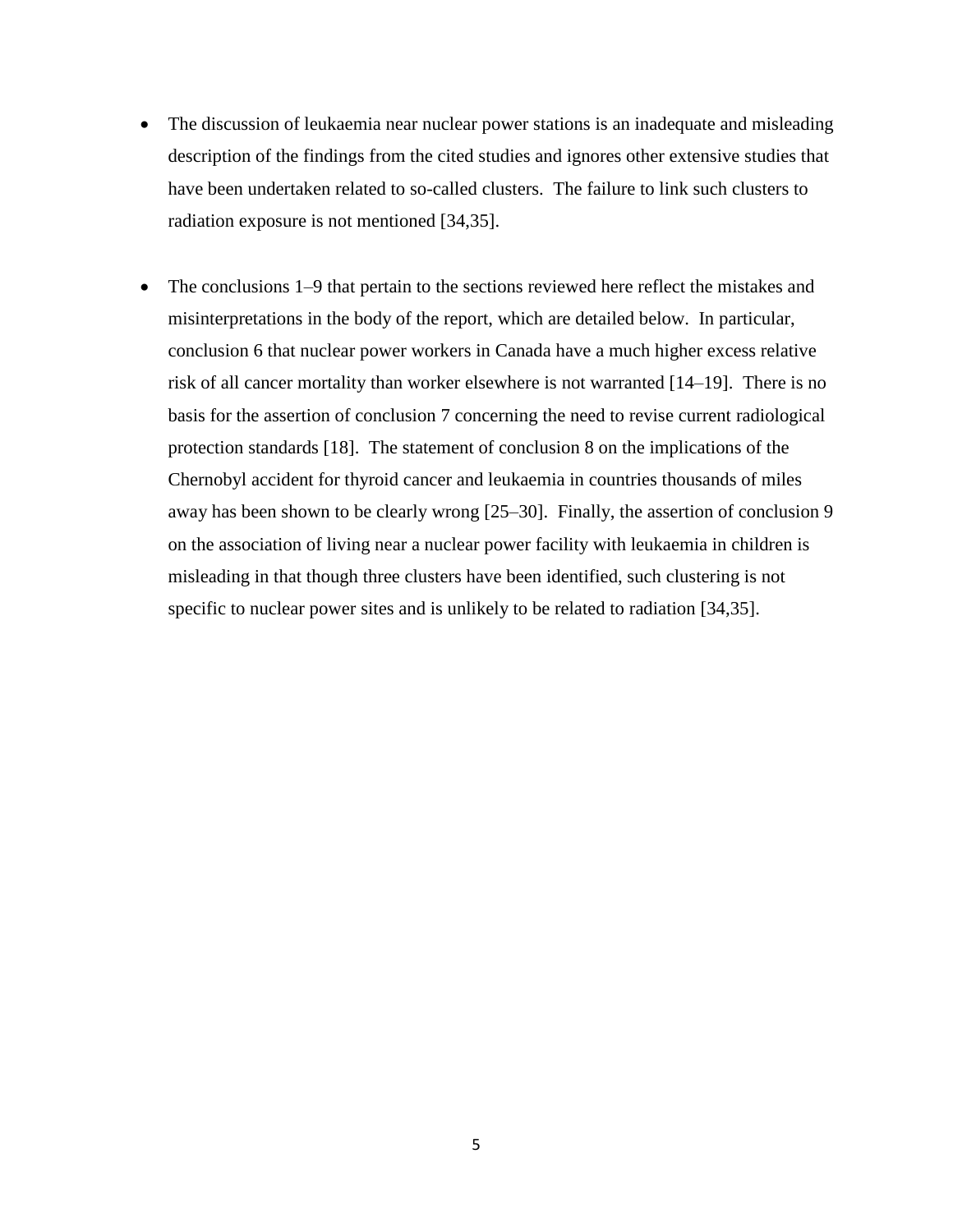#### **Detailed review**

This review covers the introductory comment on the search strategy and the Sections A, B and C, page by page. References cited in the report are noted in italics (e.g., *reference 1*). References introduced in this review are given as footnotes.

#### **Search Strategy**

#### *Page 6*

1. There is no indication of how the quality of papers was determined by the author who, from the mistakes made in writing the report, would appear to have little background in radiological health effects. Why were 51 of the 73 articles that were reviewed in detail not accepted? Were they of inferior quality? The footnoted comment that "If a very high quality paper" on a particular topic was accepted, there was no need to accept a "lower quality paper" on the same topic is astonishing. And what about other "very high quality papers" on the same topic? As an epidemiologist, the author would undoubtedly be familiar with the so-called Bradford Hill criteria or considerations<sup>1</sup>, which epidemiologists apply in reviewing evidence for causal relationships. Selecting just one paper on a particular topic is hardly compatible with the criterion that in assessing effects and potential causation there should be consistency between the findings of different studies, in different places, circumstances and times.

#### **A. Exposure to radiation and impact on health outcomes**

#### *Page 7*

 $\overline{\phantom{a}}$ 

2. The first sentence is a misquotation of a sentence from the WHO "fact sheet" on its website (*reference 1*). The fact sheet has "Ionizing radiation exposure is measured as 'absorbed dose' in gray  $(Gy)$ ." The report has "Ionizing radiation is measured as absorbed dose in gray (or Gy)." Leaving out the word "exposure" leaves a nonsensical sentence but the WHO description is incorrect anyway. Ionizing radiation exposure is a quantity that expresses the ability of

 $<sup>1</sup>$  Hill AB. The environment and disease: association or causation? Proc R Soc Med 58:293–300; 1965.</sup>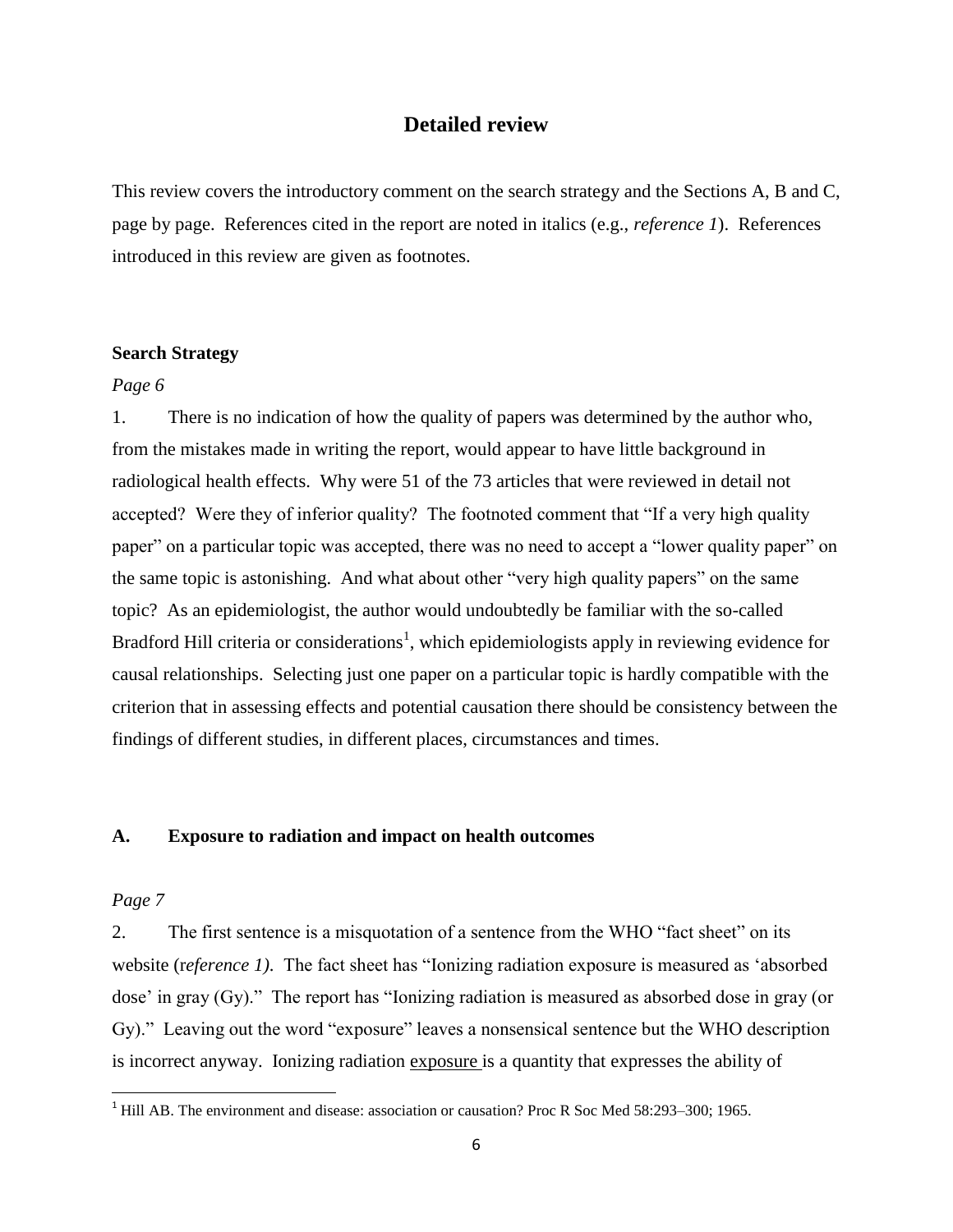radiation to ionize air and thereby create electric charges, which can be collected and measured. It has the unit roentgen, equal to 0.000258 coulomb/kilogram air. Correct would have been to write "The amount of ionizing radiation absorbed (the radiation dose) is measured in joules per kilogram. The special unit gray  $(Gy)$  is given to 1 joule/kilogram."

3. The next paragraph lists considerations that are taken into account by epidemiologists in designing studies and interpreting the results (though Dr Lemstra refers to them only as being considerations when reviewing the evidence). Though considerations such as these are important in epidemiology (see, for example, the discussion in *reference 2*) is not clear why they are listed here since they are not referred to elsewhere in the report. The "overall scientific quality of the study" is listed, again without any indication of how this is ascertained.

4. Completely missing from this section, or anywhere else in the report, is any discussion of how radiation affects health and, in particular, the various relationships between radiation dose and magnitude of effect or probability of occurrence of effects, or of linear, curvilinear or threshold relationships. Such a discussion is essential in providing a context for a quantitative assessment such as this report. How else, for example, can the reader appreciate the analyses that are undertaken to ascertain whether a threshold or non-threshold relationship is more appropriate, or appreciate the subtle difference between metrics such as excess relative risk per sievert and excess relative risk at one sievert? Any evidence-based review, which this report sets out to be, needs to reflect all these considerations in leading the reader to the best estimate of the risk to health from ionizing radiation at the doses likely to be encountered by workers and the public from nuclear facilities.

5. In introducing the life span study (LSS) of the survivors of the two atomic bombs in Japan, the author inaccurately refers to the cohort as "survivors of the atomic bomb". He correctly notes the importance of the study in assessing the risks from radiation but errs in stating that "... with about 5% (479 cases) directly attributable to radiation exposure." What the UNSCEAR text *(reference 2)* actually has is "...about 5% (479) would be attributable to radiation exposure." The addition of "directly" by the report author implies that 479 specific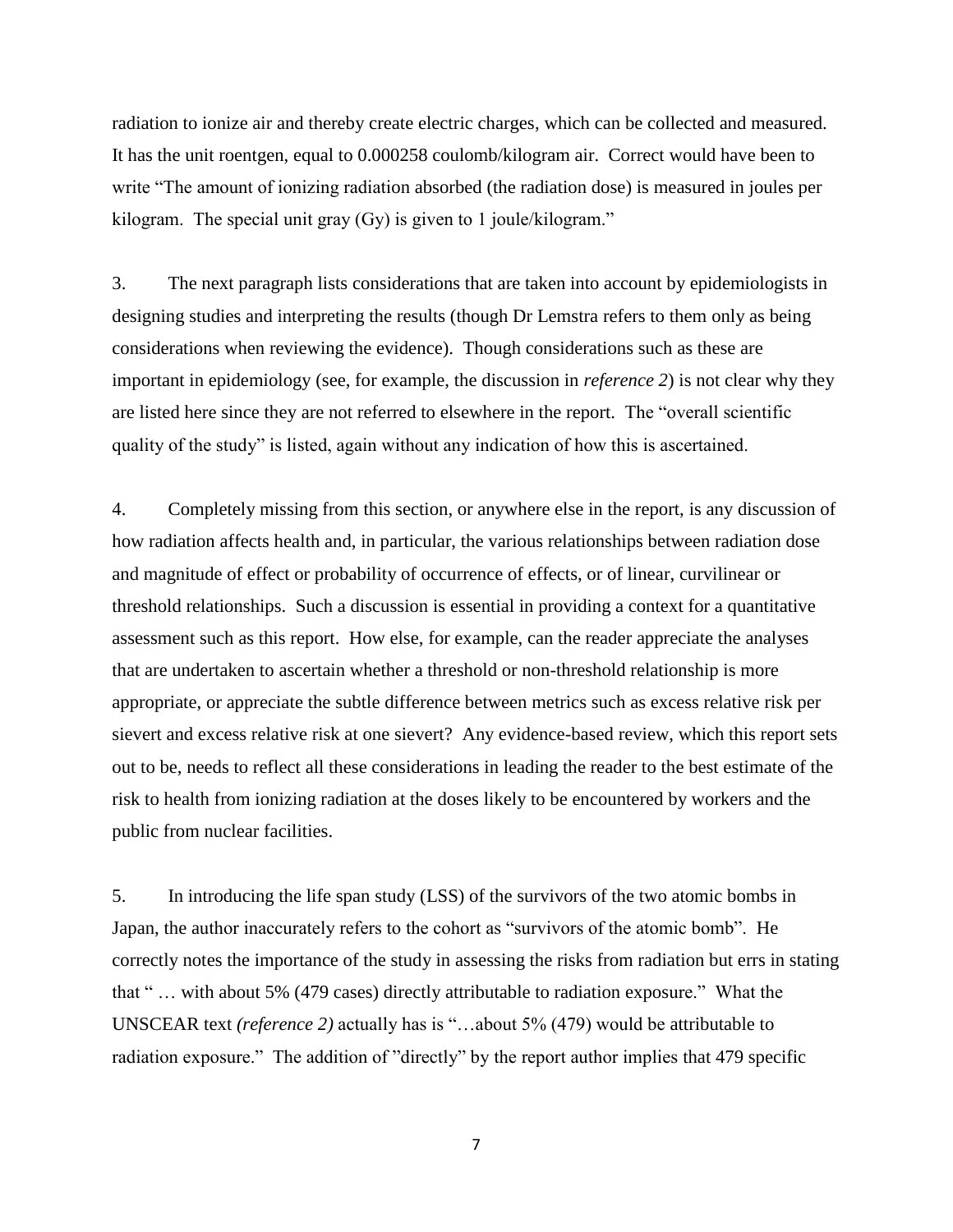cases could be identified as being caused by radiation. This is not the case. The attribution can only be made in a statistical sense as an unidentified fraction of the whole cohort.

#### *Page 8*

6. In the first paragraph, in quantifying the risk from radiation, Dr Lemstra writes "The best" estimate for excess relative risk of incidence of total solid cancers (excluding leukemia) after exposure to radiation is 43% (range 35% to 53%) for males and 81% (range 71% to 92%) for females." The omission of any dose quantity here leaves the reader believing that, for example, there was an excess relative risk of 43% for all the males in the cohort. Table 1, which follows this text and from which these numbers are taken, indicates in a footnote that the quantity tabulated is excess relative risk per 1 Sv. This is wrong; the values tabulated in the UNSCEAR report are actually excess relative risk at 1 Sv. This distinction is important since the implication of the former is that there is a linear relationship between excess risk and dose (and hence one can scale down; the risk at 0.5 Sv being half that at 1 Sv for example). In the latter case such a scaling is not valid unless one can show that the relationship is a linear one.

7. Another mistake on Table 1 is that the confidence intervals tabulated are for the 90% values, not 95% as stated. Ninety five percent confidence intervals would have wider bounds and hence estimated values would be judged less significant.

8. These errors (the risk metric and the confidence intervals) also occur in the Tables 2, 3, 4, and 5. In Table 3, which gives the incidence of site-specific cancers in the LSS, several of the entries have been incorrectly copied from the cited UNSCEAR report (*reference 2*; Tables 20, 24, 27, 30, 32, 33, 35, 37, and 40). The estimated excess relative risk at 1 Sv for bone cancer (males) in UNSCEAR Table 30 is 3.34, not 2.24 (or 224% as Dr Lemstra is wont to write); and the values tabulated for urinary bladder cancer are actually those for non-melanoma skin cancer. The correct values (from r*eference 2*, Table 37) are 0.63 (0.17, 1.25) and 1.74 (0.71, 3.22) for males and females respectively. By not showing a complete set of values for all male and female organs as given in the UNSCEAR document, an important perspective on the marginal significance of some of the values is lost. For example, for rectal cancer the missing value of ERR at 1 Sv for males is  $\langle 0 \rangle$  ( $\langle 0, 0.28 \rangle$ ). This is not significantly different from the value for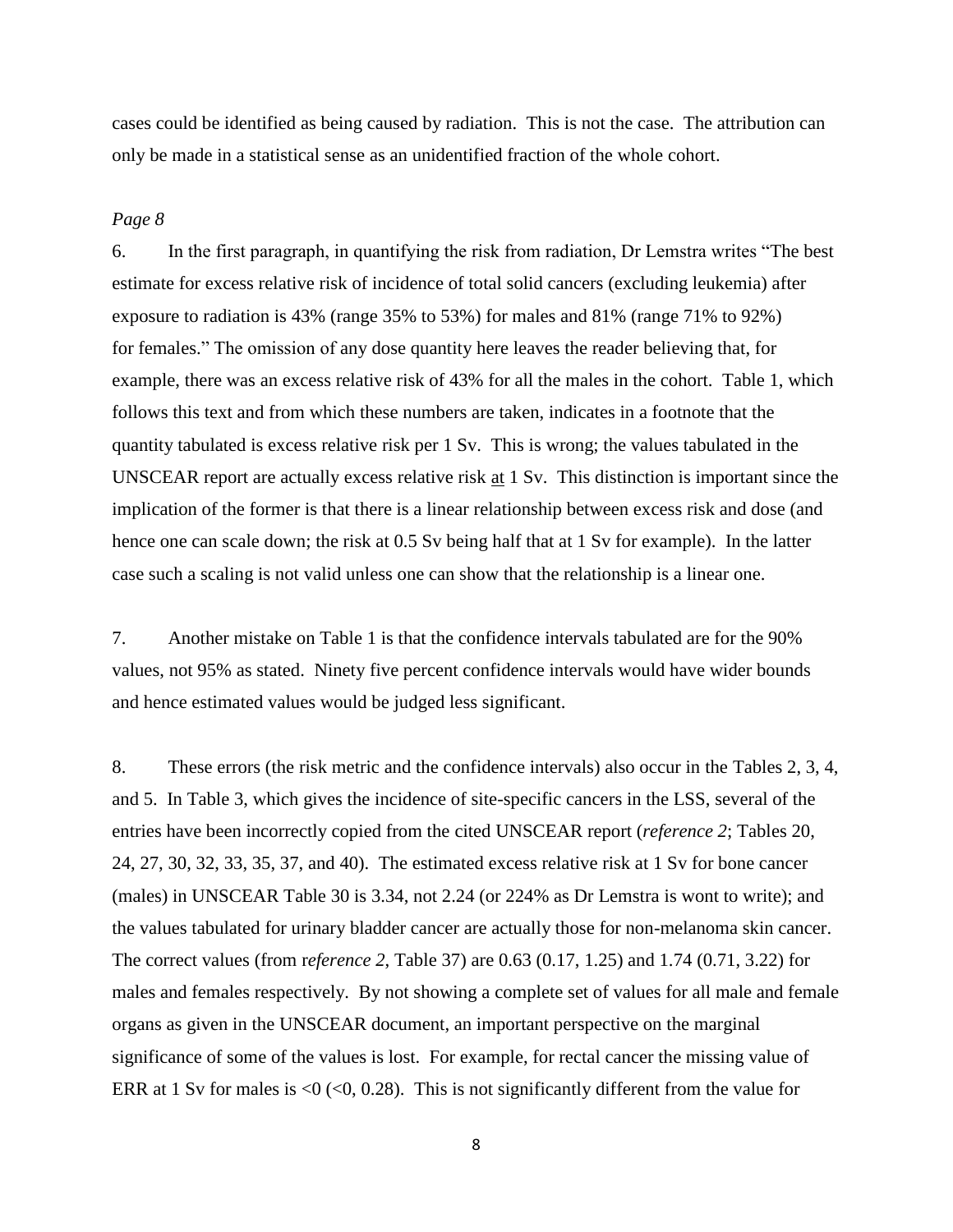females (which is included in the Lemstra report), 0.46 (0.08, 0.97). As the UNSCEAR Table shows, the combined value of ERR at 1 Sv for males and females is 0.18 ( $\lt 0$ , 0.46). Arguing that there is clear evidence of rectal cancer in females on the basis of these data is unjustified, particularly since, as noted above, the confidence intervals are the narrower 90% values.

9. The author makes no attempt to put the tabulated estimates of ERR at 1 Sv estimated for the Japanese survivors of the A-bombs into context or to show how one sets about deriving risk estimates from these and other data that are to be found in the UNSCEAR compilation (*reference 2*). As is pointed out in that reference (paragraph 545), while the relative risk model is useful for the purposes of modelling cancer risks, it is the absolute risk that is most often of interest to an exposed individual or population. The author completely ignores the need to express the estimates in terms of absolute risk.

10. Derivation of such an estimate is provided in detail in the UNSCEAR report (*reference 2*). The estimated values for lifetime absolute risk of exposure-induced death due to all solid cancers combined (paragraph 593 in *reference 2*) for a populations from China, Japan, Puerto Rico, United States and United Kingdom of all ages, averaged over both sexes, are 3.6%–7.7% per Sv at a dose of 0.1 Sv and 4.3%–7.2% per Sv at a dose of 1 Sv. (That is, the estimated slope of the relationship between risk and dose increases slightly with dose). For leukaemia mortality, the absolute risks are 0.3%–0.5% per Sv at 0.1 Sv and 0.6%–1.0% at 1 Sv. Note that these values in the UNSCEAR report are slightly lower than previous estimates. The International Commission on Radiological Protection, whose recommendations form the basis for radiological protection regulations around the world, has reached a similar conclusion in its most recent report<sup>2</sup> and recommends that the approximated overall fatal risk coefficient of 5% per sievert continues to be appropriate for the purposes of radiological protection.

#### *Page 9*

11. The author, having noted the estimated ERRs for children are higher than for adults for solid cancers and leukaemia (as shown in tables 1, 2, 4 and 5), then jumps to discuss age-related

<sup>&</sup>lt;sup>2</sup> International Commission on Radiological Protection. The 2007 recommendations of the International Commission on Radiological Protection. Oxford: Pergamon Press; ICRP Publication 103; Ann ICRP 37(2–4); 2008.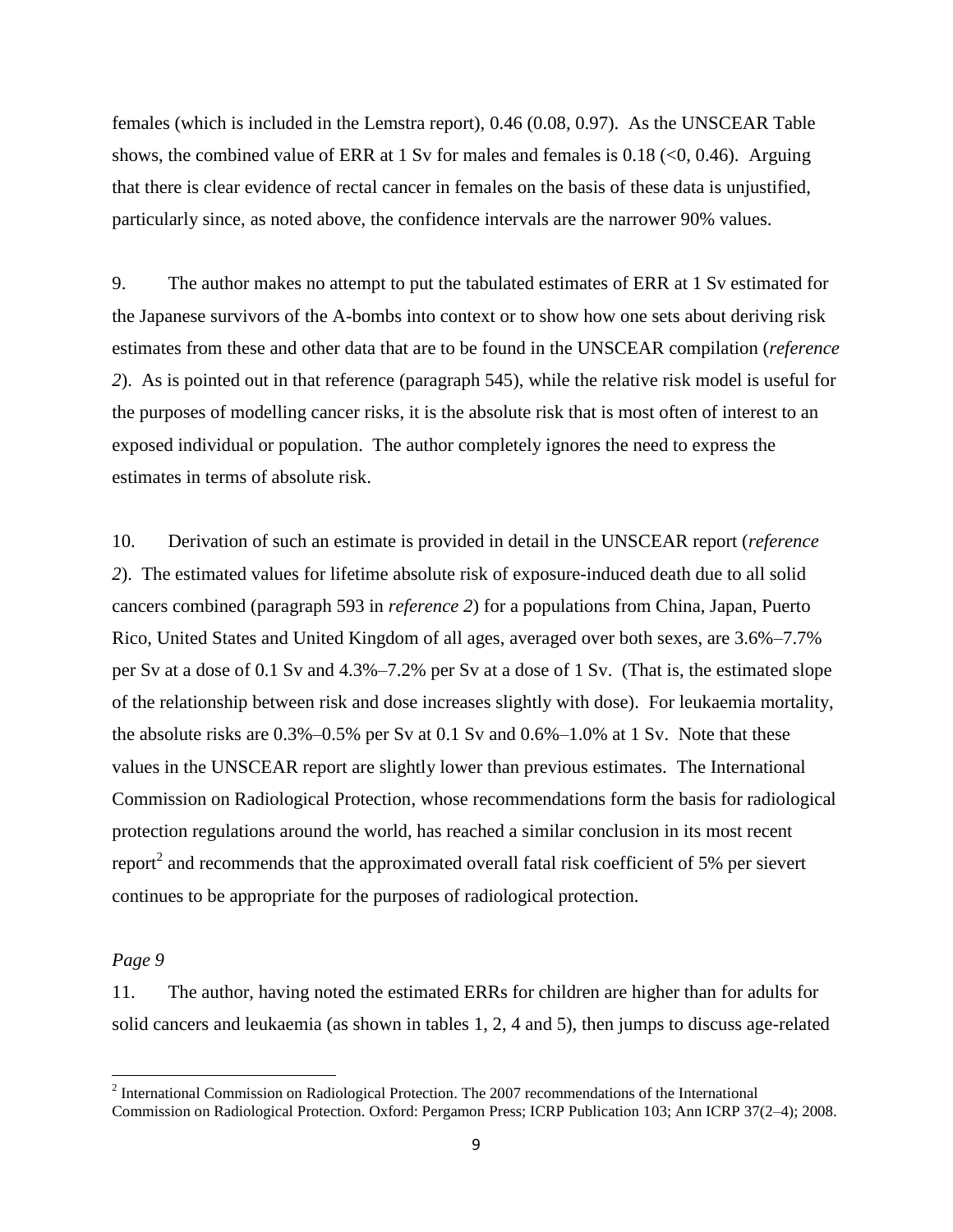factors that determine the uptake and the effects of radionuclides. The discussion confuses two topics. One topic is the inherent relative sensitivity of infants to radiation doses, whether from external sources of radiation or from radionuclides that have been taken into the body. This is reflected in the age-related risk estimates from, for example, the studies of the survivors of the A-bombs. In the paper cited by Dr Lemstra (Richardson, *reference 4*), the author presents a hypothesis for the physiological basis for this inherent sensitivity. The other topic is the agedependence of the biokinetics of uptake, retention and excretion of radionuclides. This is reflected in the age-dependent dose coefficients, such as those suggested by the International Commission on Radiological Protection, that are used to estimate doses that result from ingestion, inhalation or percutaneous intake of radionuclides<sup>3</sup>. Richardson (*reference 4*) suggests how the ICRP coefficients could be refined, based on an analysis of the biokinetics underlying this age-dependence. Since Dr Lemstra has not provided his readers with any background in basic radiobiology and biokinetics, there is no context for the brief and confusing discussion of this paper in his report.

12. Mortality from heart disease and other non-cancer disease after exposure to radiation is discussed with reference to Table 6, which has been extracted from *reference 3*, another recent UNSCEAR report. As with the previous tables, Table 6 also has the wrong confidence intervals; they are for 90%, not 95% as shown. Dr Lemstra writes "The present scientific data suggests [*sic*] there is a small causal relationship between low doses of ionizing radiation and cardiovascular disease or other non-cancer disease" and indicates the data in Table 6 as supporting this. Not noted is the long discussion in the UNSCEAR document on the uncertainties related to these data. The conclusion in the UNSCEAR document (paragraph 129) is more nuanced: "It is the judgment of the Committee that, given the inconsistent epidemiological data and the lack of a plausible mechanism, the present scientific data are not sufficient to establish a casual relationship between ionizing radiation and cardiovascular disease at doses of less than about  $1-2$  Gy." Why Dr Lemstra would ignore this conclusion and not be more restrained in his conclusion is puzzling.

 $\overline{\phantom{a}}$ 

<sup>&</sup>lt;sup>3</sup> International Commission on Radiological Protection. Age-dependant doses to members of the public from intake of radionuclides: Part 5. Compilation of ingestion and inhalation dose coefficients. Oxford: Pergamon Press; ICRP Publication 72; Ann ICRP 26(1); 1996.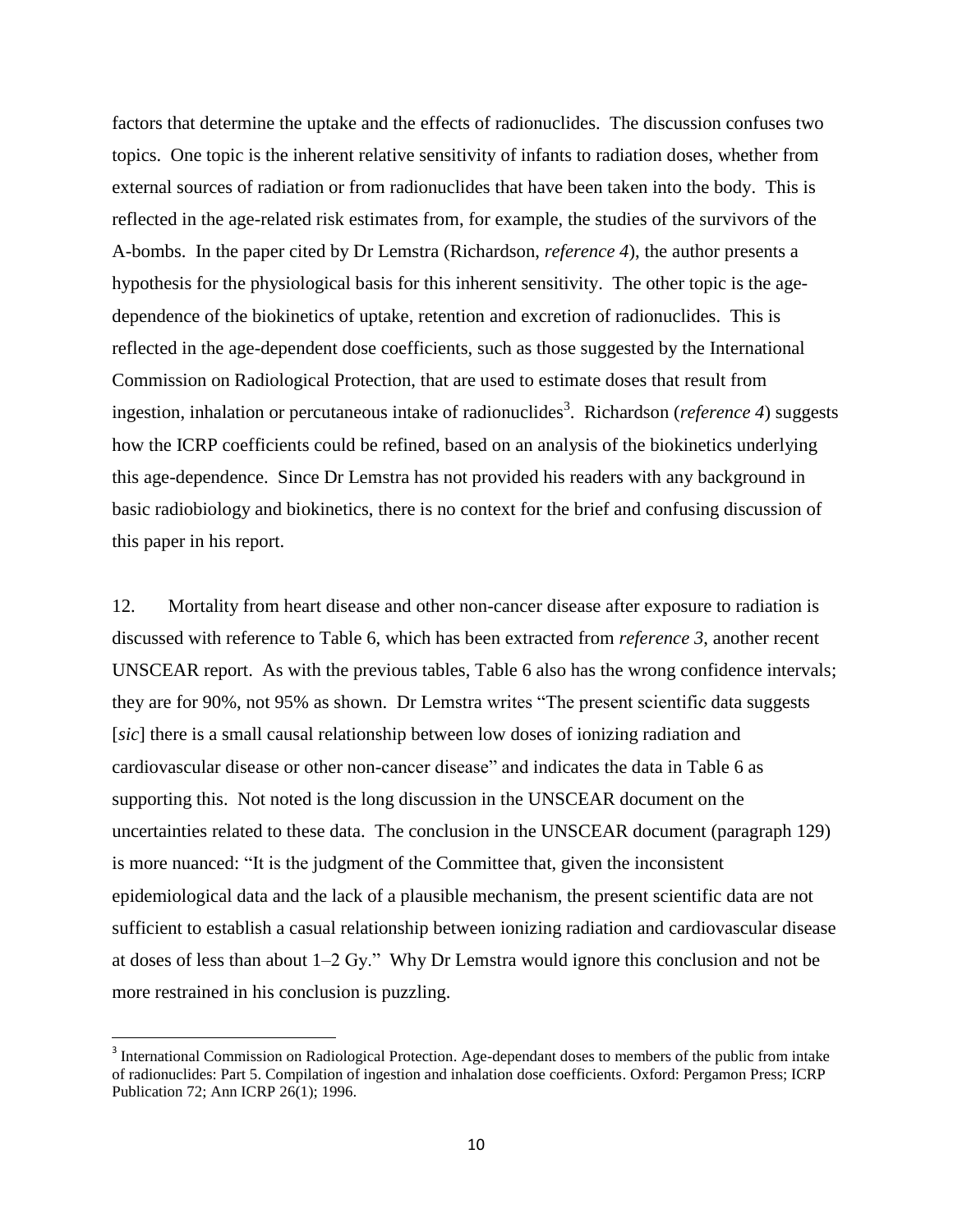13. The author notes the UNSCEAR finding (*reference 3*) that studies on patients receiving radiotherapy for Hodgkin's lymphoma or for breast cancer have demonstrated an increased risk of heart disease. The key point, not noted by Dr Lemstra, is that the radiation doses involved were tens of gray; i.e., the doses were much higher than relevant in worker and public radiological protection.

#### **B. Exposure to radiation and impact on health outcomes to nuclear power workers**

#### *Page 10*

 $\overline{a}$ 

14. There is no basis for the statement at the end of the second paragraph: "Recent studies" have confirmed significant excess relative risks of health problems and mortality from chronic exposure to low doses of radiation previously believed to be safe." It is not clear what the author means by or to whom the author is referring with "believed to be safe". If the author is referring to the results of the 15-country IARC study (*references 5 and 6*) in which the estimates of ERR per Sv were higher than estimates from earlier studies, then the substantial doubts about the validity of the estimates expressed by UNSCEAR (*reference 2*), for example, which has been the source of much of the data so far in this report, should have been noted. There are two key points. One is that, without the Canadian data, the ERR per Sv is no longer significantly different from zero. The author does mention this later on page 11. The second point, which he does not note, is that there are substantial doubts about the validity of the Canadian dosimetry data (and, in particular, those for AECL workers) that were provided from the National Dose Registry of Canada. The IARC 15-country study results do not include data from Ontario Hydro; the results for the Canadian cohort are essentially due to AECL workers. As recently pointed out by Wakeford<sup>4</sup> earlier studies that have used dosimetry data directly from AECL records<sup>5,6</sup> have not shown unusually high ERR per Sv values, whereas those that have used

<sup>4</sup> Wakeford R. Radiation in the workplace—a review of studies of the risks of occupational exposure to ionising radiation. J Radiol Prot 29:A61–A79; 2009.

<sup>&</sup>lt;sup>5</sup> Gribbin MA, Weeks JL, Howe GR. Cancer mortality (1956–1985) amongst male employees of Atomic Energy of Canada Limited with respect to occupational exposure to external low linear energy transfer ionising radiation. Radiat Res 133:375–380; 1993.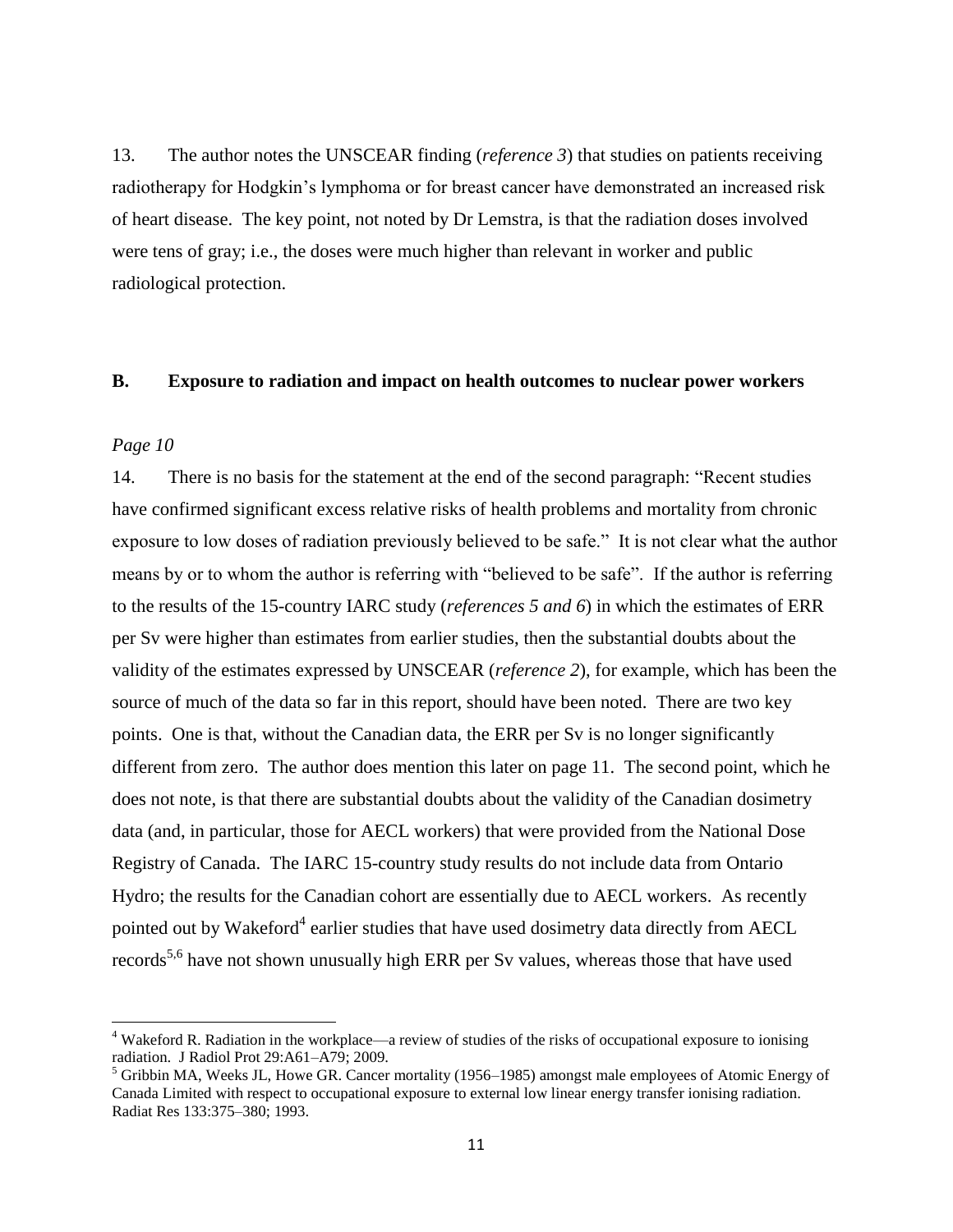AECL data from the National Dose Registry have yielded high values. The study by Zablotska *et al.* (*reference 7*) is an example of such a study. There is clearly a large disparity between the results for AECL workers when the AECL data base has been used and when the records as they appear in the National Dose Registry have been used. Wakeford concludes that this pattern of results "suggests that the AECL data included in the National Dose Registry require investigation and that it would be prudent to consider the ERR coefficient for all cancers excluding leukaemia in the 15-country study to be that obtained from the data base for workers other than those from Canada; namely 0.58 (95% CI: -0.22, 1.55) per sievert.

15. There is a similar conclusion in the UNSCEAR report (*reference 2*, paragraph 113), to the effect that "not too much should be made of the apparent discrepancies [of the risks derived from the 15-country study] with risks observed in other studies, such as the LSS." Dr Lemstra ignores these conclusions and reflects none of these caveats on the results.

16. In the second paragraph, introducing the IARC 15-country study (*references 5 and 6*), it is stated that: "Ninety percent of the workers received doses below 50 mSv (or 50 mSv below current International Commission on Radiological Protection standards)." There would appear to be a misunderstanding of one or other of these doses. The worker dose is the dose accumulated over a lifetime. The ICRP "standard" being referred to is the recommendation that doses be limited to 100 mSv over 5 years with no more than 50 mSv in any one year. This is a limit in the current CNSC radiation protection regulations.

#### *Page 11*

 $\overline{\phantom{a}}$ 

17. In Table 7, which has data extracted from Table 1 of *reference 5*, the incorrect confidence intervals are given—the values presented are for 90% not 95%. The 95% confidence intervals, which are given in *reference 6* (Table 3), are, of course much wider. For example, for all cancer mortality excluding leukaemia they are  $(0.14, 1.97)$  compared with the 90% values  $(0.27, 0.18)$ ;

<sup>6</sup> Cardis E, Gilbert ES, Carpenter L, Howe GR, Kato I, Armstrong BK, Beral V, Cowper G, Douglas A, Fix J, Fry SA, Kaldor J, Lavé, C, Salmon L, Smith PG, Voelz GL, Wiggs LD. Effects of low doses and low dose rates of external ionizing radiation: Cancer mortality among nuclear industry workers in three countries. Radiat Res 142:117–132; 1995.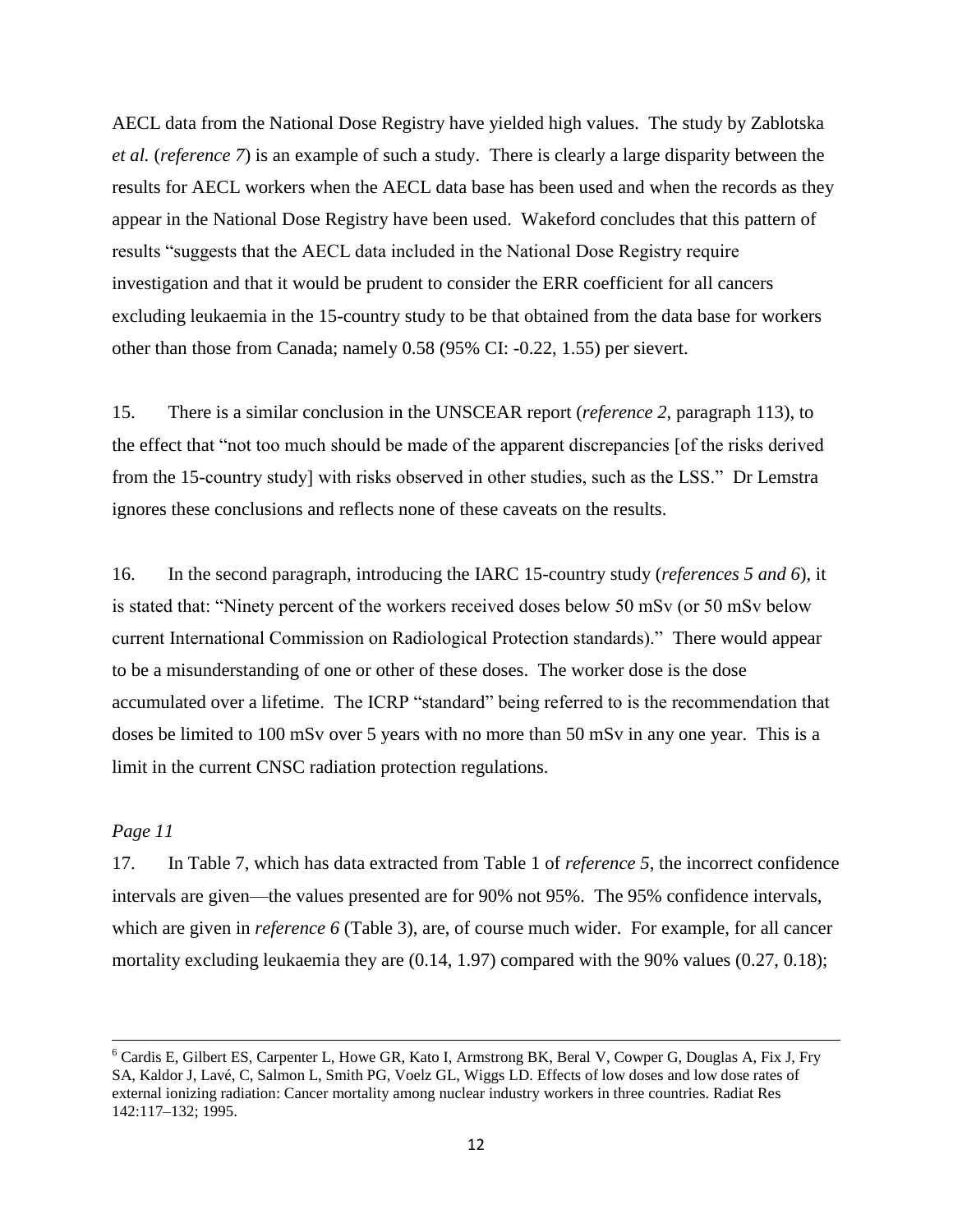and for solid cancer mortality (0.03, 1.88) (i.e., barely significant) compared with 90% values (0.16, 1.71).

18. Given the doubtful validity of the Canadian data in the IARC 15-country study, and the resulting doubtful validity of the estimates of ERR per Sv, as discussed above, there is no real basis for the author's conclusion that there is new evidence that should prompt a review and possible revision of current radiological protection standards. However, it is worth pointing out that the comparison of doses and risk quantities by the author is misleading. In paragraph 2, below Table 8, Dr Lemstra notes that the average worker exposure [*sic*; it should be dose] was 19.4 mSv. Then the text continues: "At 100 mSv, the excess relative risk for all cancer mortality for nuclear power workers is 151% (Table 9)." Table 9 has data extracted from *reference* 5, the IARC 15-country study. A reader would conclude that a worker receiving 100 mSv would have his or her risk of cancer increased by 151%. In fact the estimated value of 151% is the excess relative risk per Sv. Hence, were this value of ERR per Sv to be valid for a dose of 100 mSv, the excess relative risk at such a dose would be 15%. Indeed, the same table in *reference 5* gives the relative risk at 100 mSv as 1.15; i.e., an ERR of 15%. As has been pointed out above, the more appropriate metric is the estimated absolute risk per Sv. The value recommended by the ICRP as appropriate for protection purposes is 5% per Sv, which corresponds to an increased risk of cancer of 0.5% for a dose of 100 mSv. This is somewhat different from the 151% highlighted in the report as the relevant risk value .

19. Table 9 shows the mortality rates for nuclear power workers by different dose levels in the IARC 15-country study (*reference 5*). The confidence intervals are, again, mistakenly given as 95%; the values tabulated are actually for 90% levels. The values of ERR per Sv for the doses up to 100 mSv and up to 150 mSv are marginally significant at the 90% level; significance would be lost with the wider 95% values. Also, not all the entries in the IARC table are included in Table 9. Left out is the value of ERR per Sv for doses up to 400 mSv which is 1.18 (90% CI: 0.37, 2.11); i.e., the point value of ERR per Sv is lower than those listed for lower doses although the confidence interval overlaps. These two observations should temper any interpretation of this table.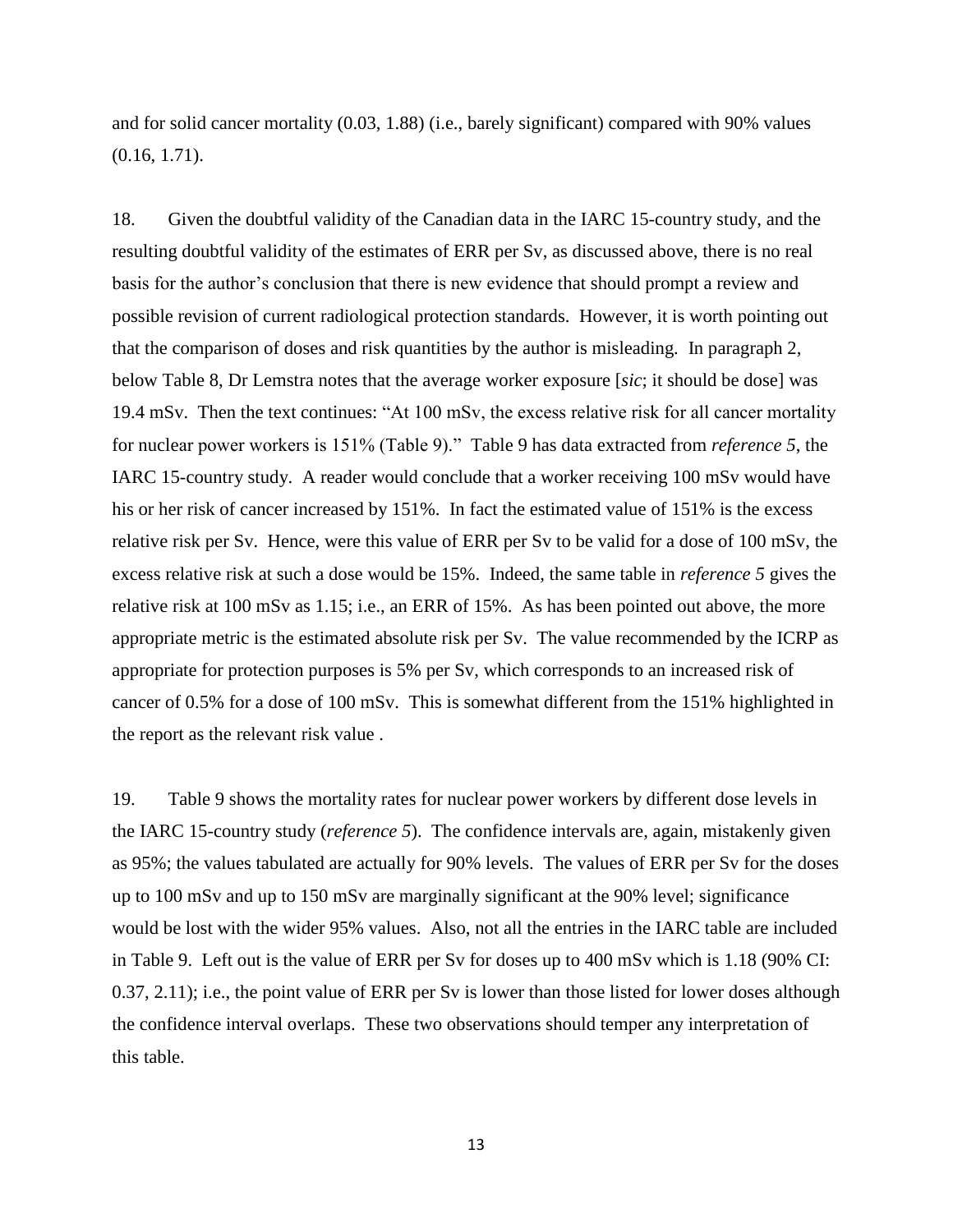#### *Page 12*

20. A study of the health of Canadian radiation workers by Zablotska *et al*. is cited (*reference 7*), and the results from it are given in Table 10, albeit incorrectly. The confidence intervals all have errors. For all solid cancer mortality the interval is  $(-0.038, 7.13)$  not  $(0, 7.13)$ ; for lung cancer it should be  $(-0.193, 12.7)$  not  $(0, 12.7)$ ; for colon cancer it should be  $(\le 2.08, 48.4)$  not  $(\leq 0, 16.5)$ ; for rectal cancer it should be  $(1.41, 165)$  not  $(1, 165.1)$ ; and for leukaemia excluding CLL it should be (0.205, 291) not (3.97, 225). In the evaluation of this study Dr Lemstra does not indicate that the Canadian cohort in the IARC 15-country study is a sub-set of this cohort with the doses being from the National Dose Registry, so the results of the two studies are not independent. The difference between them is that the IARC 15-country study as reported in *reference 5* excludes Ontario Hydro workers from the analysis because of what was seen as insufficient data for stratification on socioeconomic factors, whereas the study by Zablotska *et al.* (*reference 7*) includes those workers. When the Ontario Hydro workers are included in the IARC 15-country study, as reported in *reference 6*, the estimates of ERR per Sv from the two studies are not appreciably different. Hence, the same caveats to the results from the study cited in this paragraph, stemming from potential issues involving the records for AECL in the National Dose Registry, apply here just as they did to the results from the IARC 15-country study. Zablotska *et al.* note in their discussion that the confidence bounds on the estimates of ERR per Sv are sufficiently large that any differences from the results of other studies such as the LSS could be due to chance. Dr Lemstra ignores these cautions and considerations in his assertion, in paragraph 3, that these results should prompt a revision of radiological protection standards. There is no substantive basis from these results for this assertion.

21. The fourth and fifth paragraphs describe a study of cardiovascular disease in Canadian radiation workers whose dose records are in the National Dose Registry (*reference 8).* In the latter paragraph, the excess relative risks are inaccurately described; "per Sv" has been left out so again, the reader has the impression that the ERR applies to the whole cohort. (In fact, the reader could mistakenly take the value as indicating overall mortality in the cohort since "from cardiovascular disease" is omitted.) Some of the results from the study are given in Table 11 though inaccurately. The table is headed "mortality rates for Canadian workers exposed to radiation by different dose levels". In the table the values at a series of doses are given as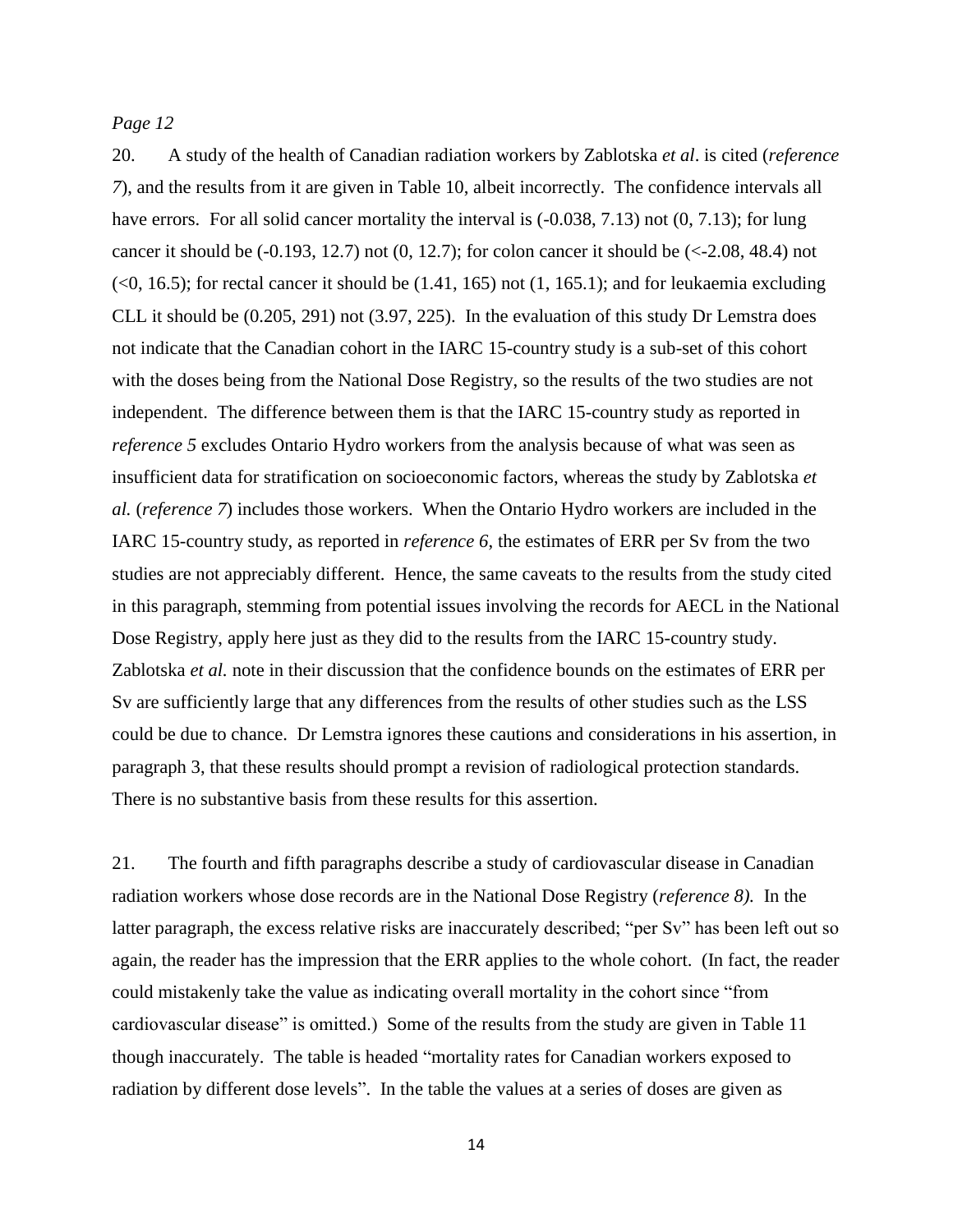"excess relative risk". In fact, the table is of the value of excess relative risk per Sv for the first entry labelled "all mortality" (actually, all cardiovascular mortality, from Table 4 in *reference 8*) and, for the other entries, the values are the observed relative risk for given dose ranges 9 (from Table 3 in *reference 8*). Also, the dose values are given incorrectly. The line labelled 10 mSv is, in fact, for the range 10 mSv up to 20 mSv. The line labelled 20 mSv should be labelled 20 mSv up to 50 mSv etc. The top value should be  $> 400$  mSv. There is an incorrect equating of the line labelled "100 mSv" (which is actually 100 mSv up to 200 mSv) with the ICRP standards. Again there seems to be confusion between a lifetime accumulation of dose (the table value) with the 5 year limit of 100 mSv. Dr Lemstra states (*page 13*) that the authors of the study conclude that ―there is an excess risk of disease after exposure to doses of radiation that were previously considered safe." In fact, the statement quoted is an introductory comment in the abstract that is given as the reason for the study that is being reported in the paper. There are no supporting citations. The authors' conclusions are far more circumspect: "Caution needs to be exercised in interpreting these results, due to the potential bias introduced by dosimetry uncertainties, potential record linkage errors, and especially, by the lack of adjustment for non-radiation risk factors." It should also be noted that the mortality rates for males and females respectively in the cohort are 40% and 50% lower than those in the general Canadian population and substantial confounding by these non-radiation risk factor would be expected.

#### *Page 13*

22. The final study on the health of workers discussed is that on the workers at the Mayak nuclear facility in Russian who had substantial doses from plutonium. In his summary of the overall results, Dr Lemstra has several inaccuracies. The third mean plutonium dose cited is to bone surfaces; not bone—the distinction is important for dosimetry. The values of risk cited are ERRs per gray—the "per gray" has been omitted, leaving the mistaken impression that, for example, males for whom the mean lung dose was 0.19 Gy had an excess relative risk of 7.1.

23. The results of the Mayak study are said to be discussed in Table 12 but it is just a table; there is no discussion. The data are given inaccurately—again. The table indicates that the risk metric for all values is excess relative risk. It is not. For lung, liver and bone cancer mortality for males and females the metric is ERR per Gy, taken from Table III in *reference 9*. The risk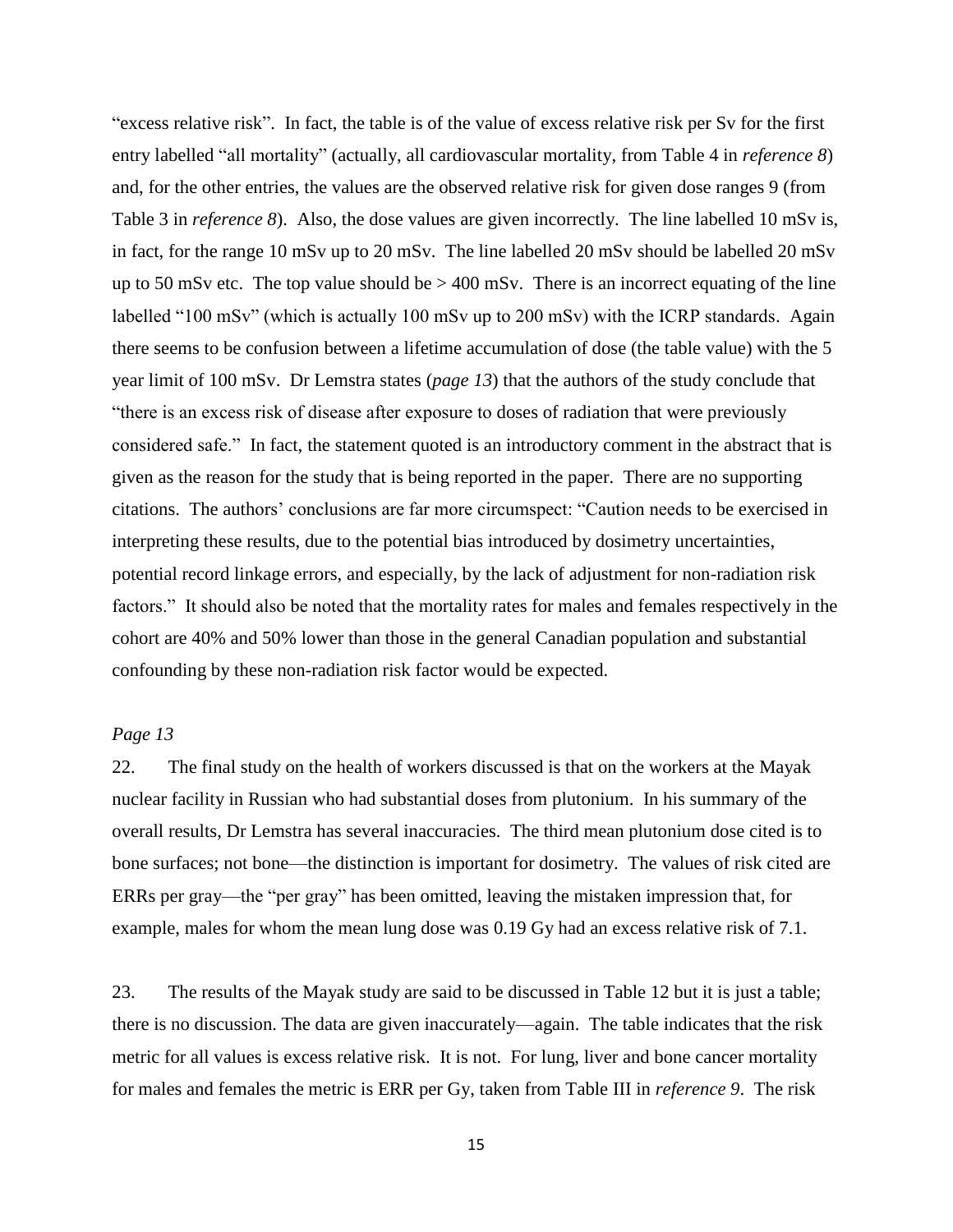metric for specific dose ranges is relative risk for the specific sub-cohorts, taken from Table II in *reference 9.* The difference is that ERR per Gy is an estimate of the trend of risk with dose; with the other metric (relative risk in a given dose range) the values reflect the numbers of cases of the particular cancer in the group of workers with doses in the given ranges compared with the referent group with essentially zero plutonium body burdens, the appropriate adjustments being made for age, gender, and birth cohort or age, gender and calendar period.

24. The doses in Table 12 are organ doses from plutonium in grays. In commenting on their implications, Dr Lemstra does not point out that a substantial radiation weighting factor needs to be applied to give a metric appropriate for comparing risks since the doses are predominantly from alpha particles. The lowest organ dose where there is a relative risk significantly greater than one at the 95% confidence level is 0.2–0.3 Gy to lung (Table II in *reference 9*). Weighting for the effectiveness of the alpha energy would give a equivalent dose to the lung of 4–6 Sv. The key point is that they are large doses, not low. This is the group of nuclear workers in which the plutonium doses have been sufficiently high for risks of lung, liver and bone cancer to be estimated. Even with this study however, only for lung cancer could a relationship of risk with dose be quantified; for liver and bone cancers, although values of ERR per Gy could be estimated, there is no direct evidence of increase risk below 3 Gy for the former and 10 Gy for the latter. It is clear from the discussion here that it is completely wrong to state, as does Dr Lemstra, that "Once again, low doses of exposure are associated with excess relative risk of cancer mortality."

#### **C. Exposure to radiation and impact on community residents**

#### *Page 14*

25. In the opening paragraph Dr Lemstra introduces studies of the impact on health of the accident at Chernobyl, referencing the fact sheet on the WHO web-site (*reference 1*), and notes that the 240,000 workers responsible for the clean-up (liquidators) had the highest levels of exposure, which resulted in a doubling of their incidence of leukemia and an increased risk of death from cardiovascular disease. There are no references to support these points in the fact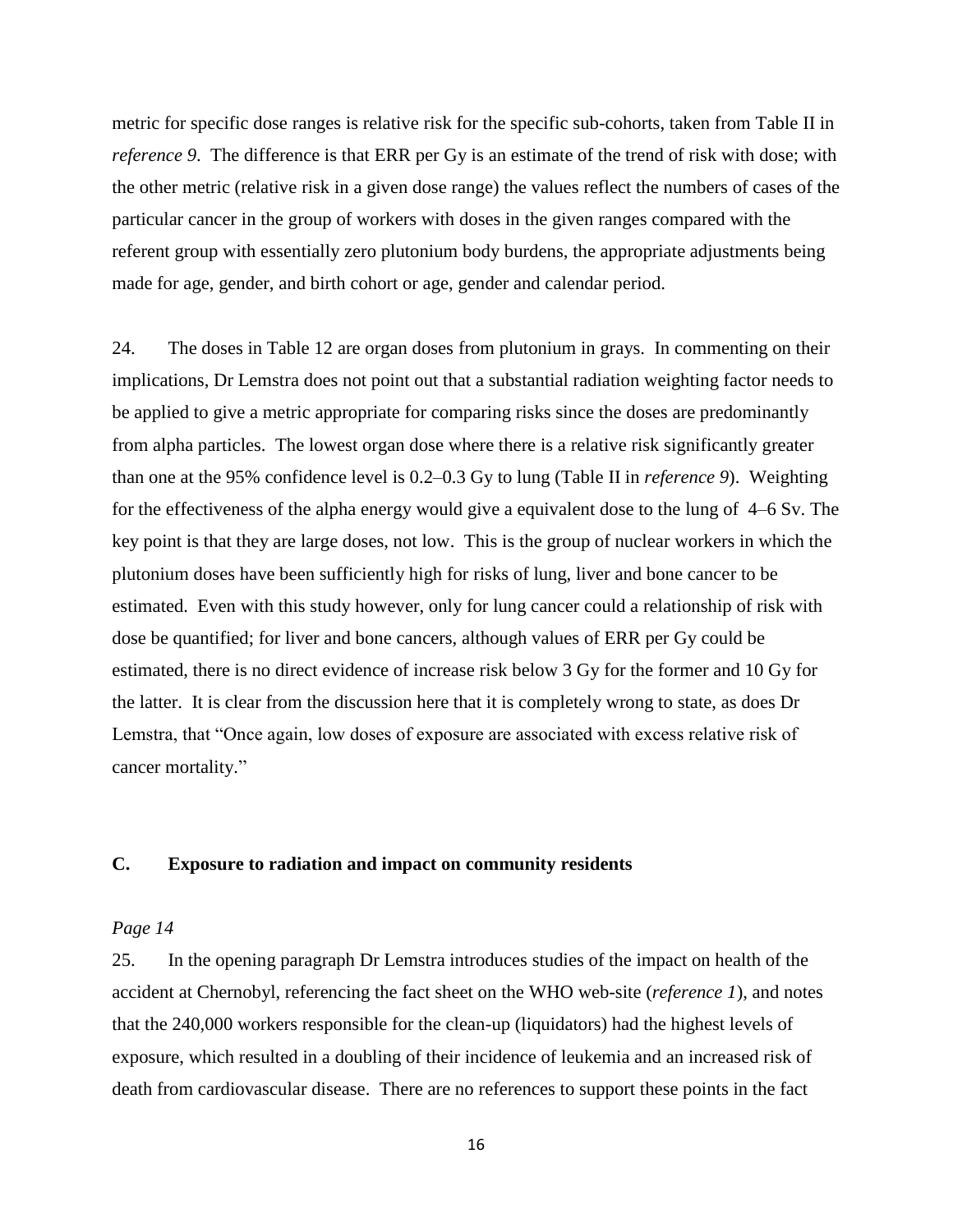sheet. From the full WHO report on which the fact sheet is based<sup>7</sup>, which would have been a more appropriate reference, it seems that the first point is based on a study that found a two-fold increase in the incidence of leukaemia (excluding CLL) among Russian liquidation workers with estimated total doses of 150–300 mGy, compared with incidence in the general population of Russia. However, as Wakeford has noted<sup>4</sup>, there is no dose-related trend which indicates that the observation may be largely due to ascertainment bias. Increased incidence and mortality from cardiovascular disease has been observed in the clean-up workers but, as the authors of the WHO report<sup>7</sup> and of the UNSCEAR report (*reference 3*) point out, it is not at all clear that the increases are related to radiation dose and they may well be a result of more traditional risk factors. For example, it was observed in the Russian clean-up cohort that the incidence of cardiovascular disease was driven primarily by hypertensive diagnoses and, paradoxically, the incidence of ischemic heart disease and acute myocardial infarction, which might be expected to correlate with mortality, did not increase with dose.

26. In the second paragraph, studies of the incidence of Chernobyl-related thyroid cancers are discussed. Dr Lemstra indicates that "significant increases in thyroid cancer were not only found in the Ukraine but also in Belarus, Russia, Czechoslovakia and as far away as the United Kingdom." He indicates that the increase in Belarus was 484%, with a range 96% to 1630%, citing Moysich *et al.* (*reference 10*), which is a review of Chernobyl-related ionizing radiation exposure and cancer risk. What group in Belarus this 484% is referring to is not given by Dr Lemstra. It is, in fact (from Moysich *et al.*) the increase in risk for the highest dose category (>1 Gy) versus lowest dose category  $(< 0.3 \text{ Gy})$ . Note, 1 Gy is not considered a low dose. It is surprising that Dr Lemstra would refer to only this one publication on thyroid cancer, given the extensive and more recent perspective on the topic in his *reference 2*, the UNSCEAR report.

27. The comment concerning the observation of thyroid cancer related to Chernobyl "as far away as the United Kingdom" misrepresents the finding of a study carried out on children and young adults in the North of England. The findings (discussed in *reference 10*) were the observation that, in the study area, there were 26 cases in young adults in the 19 years before

 $\overline{\phantom{a}}$ 

<sup>&</sup>lt;sup>7</sup> Bennett B, Repacholi M, Carr Z (editors). Health effects of the Chernobyl accident and special health care programmes. Report of the UN Chernobyl forum expert group "Health". Geneva, WHO Press, World Health Organization; 2006.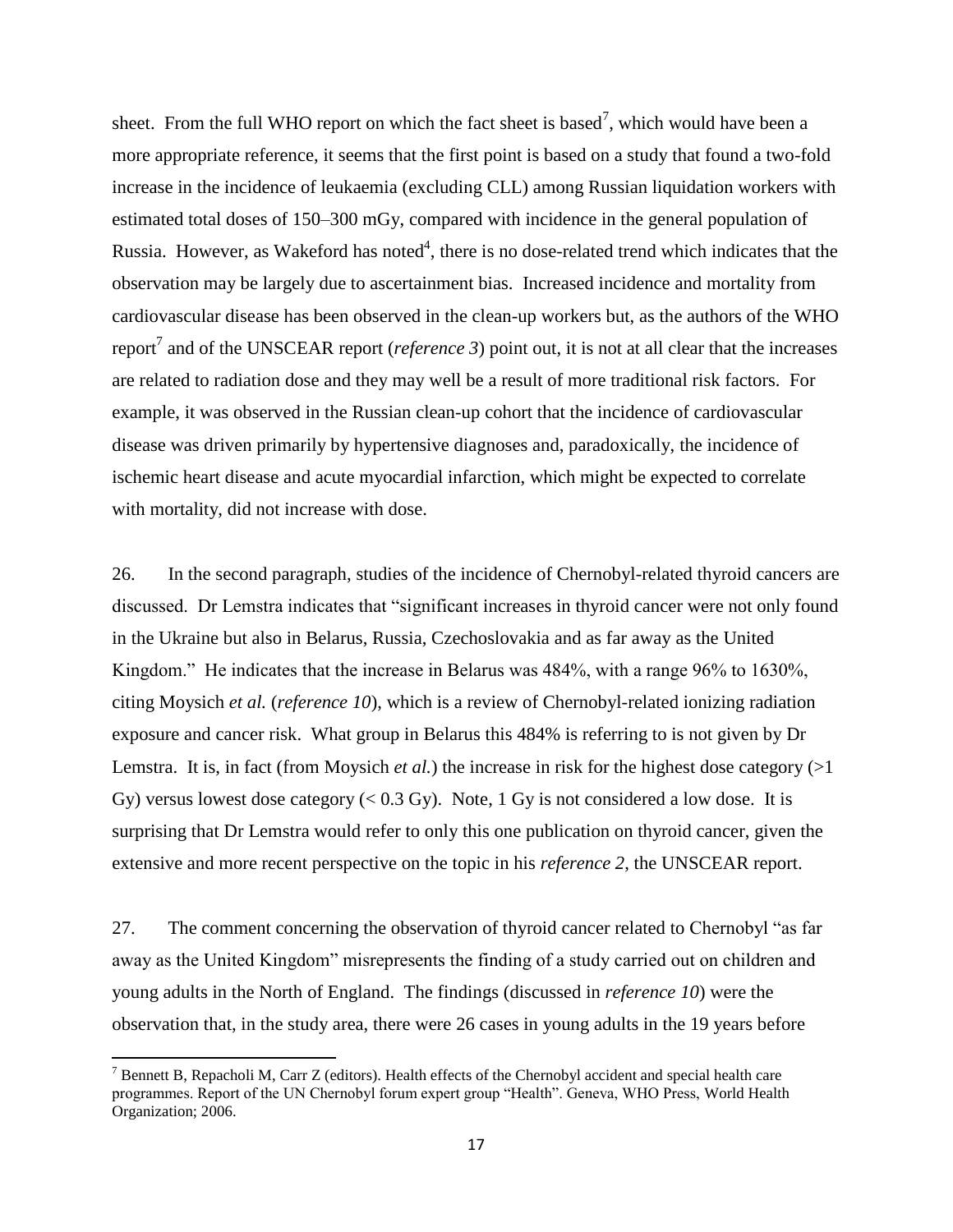1986 (the year of the accident) and 30 in the 11 years after. There were three cases in children less than 15 years old before 1986; 4 cases after, in the corresponding intervals. The authors of that study note that for iodine a greater effect in the younger group would have been expected and that various factors, including improved ascertainment and earlier detection of tumours could have contributed to the increased incidence. The authors conclude that it seems doubtful that these results reflect exposure to iodine from Chernobyl. Dr Lemstra reflects none of these caveats in his discussion.

28. In mentioning leukaemia in children in the areas contaminated by the Chernobyl accident, Dr Lemstra writes "As well, increases in leukemia in children were found in contaminated areas across Europe including the Ukraine, Belarus, Russia, Turkey, Greece and Germany (a 350% increase in Ukraine)." The citations are Moysich *et al.* and Davis *et al.*, *references 10 and 11* respectively). They directly contradict Dr Lemstra's statement.

29. Moysich *et al.* state in their review of the most comprehensive study then published (the European childhood leukaemia–lymphoma incidence study): "no associations between excess leukaemia risk and ionising radiation dose were apparent." They note a similar result for a follow up study: "...there was no evidence that the excess in leukaemia rates was more pronounced in areas that were most affected by Chernobyl-related ionising radiation exposure." Citing further studies, the same authors note that there was little evidence for an increase in rates of childhood leukaemia in Ukraine, Belarus, Finland, Sweden, or Greece after the Chernobyl accident. They note that "furthermore, there was no association between the extent of contamination and the increase in risk in these countries." Their overall conclusion is that the existing evidence does not provide support for the suggestion that childhood leukaemia rates in Europe had risen as a result of the Chernobyl accident. They note that results with respect to infant leukaemia are difficult to interpret: although several studies have shown a possible association, the rate increases are either not statistically significant, or did not follow the contamination patterns. Furthermore, haematological malignant diseases are rare in children and as many of the reported estimates are based on very small sample sizes, they should be considered unreliable. Finally, Moysich *et al*. point out that in most of these studies, rates could have been greatly affected by the addition or subtraction of two or three cases of leukaemia.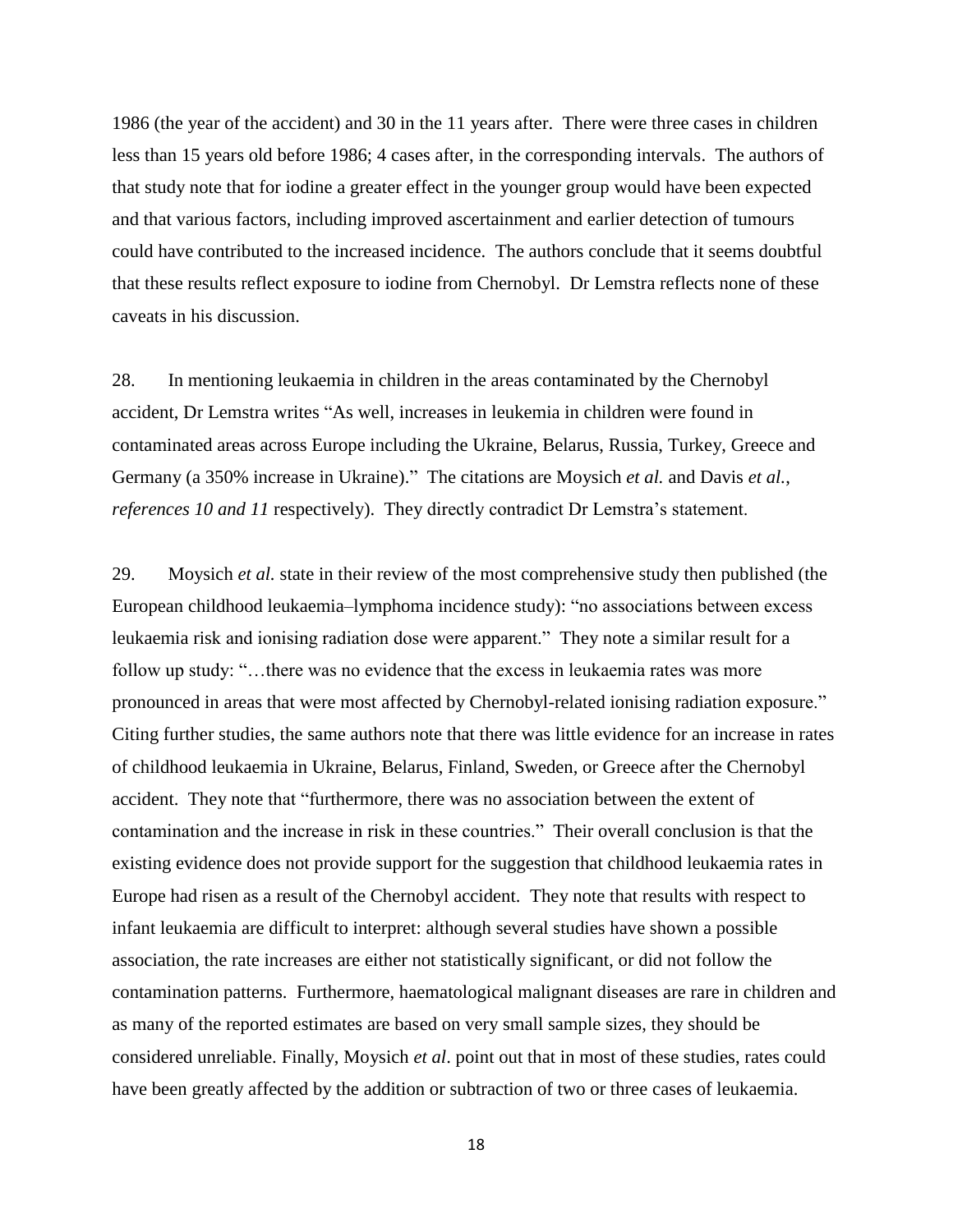30. Davis *et al.* in the other paper cited (*reference 11*) as supporting Dr Lemstra's statement explicitly concludes with respect to leukaemia in European countries related to Chernobyl: ―…this study provides no convincing evidence of an increased risk of childhood leukaemia as a result of exposure to Chernobyl radiation." That Dr Lemstra would make the contrary assertion is baffling.

#### *Page 15*

31. In turning to the health of residents along the Techa River in Russia, Dr Lemstra states that the residents had 360% excess relative risks per gray in chronic lymphoid leukaemia. This is clearly wrong since chronic lymphoid leukaemia (CLL) is well known to be not linked to radiation. (See, for example, extensive discussion in Dr Lemstra's *reference 2*.) The value quoted from *reference* 14, a case control study, is actually a conversion from the estimated odds ratio for leukaemia excluding CLL.

32. Table 13 is presented as showing excess relative risk (in %) for breast cancer incidence in residents along the Techa River in Russia. Cited is Ostroumova *et al.* (*reference 13*). The data in Table 13 are derived from Table 4 in that reference, values in Table 4 such as  $(0.3 (0.04 - 0.6))^2$ being converted by Dr Lemstra to excess relative risk of 30% with confidence interval (4% to 60%.). These are similar to the conversions made in the other tables in this report, from the usual fractional values for ERRs per unit dose and CIs to the values expressed as percentages. However, in this case the values in Table 4 are not ERRs per unit dose. The table caption and accompanying text have been misread. The values given are numbers of cases estimated to be radiation-related in the various dose categories after adjustment for the effects of age, number of children, time of arrival on the contaminated territory (before and after 1953) and linear birth cohort effect. In effect, the estimated total number of radiation related cases were distributed over the dose intervals according to the characteristics of each dose sub-cohort. For example, in the dose range 25–49.9 mGy the number of observed cases was 19. Two cases (CI; 0.4–4.1) were attributed to radiation. Most (9.1) of the estimated radiation-related cases (13.5) were in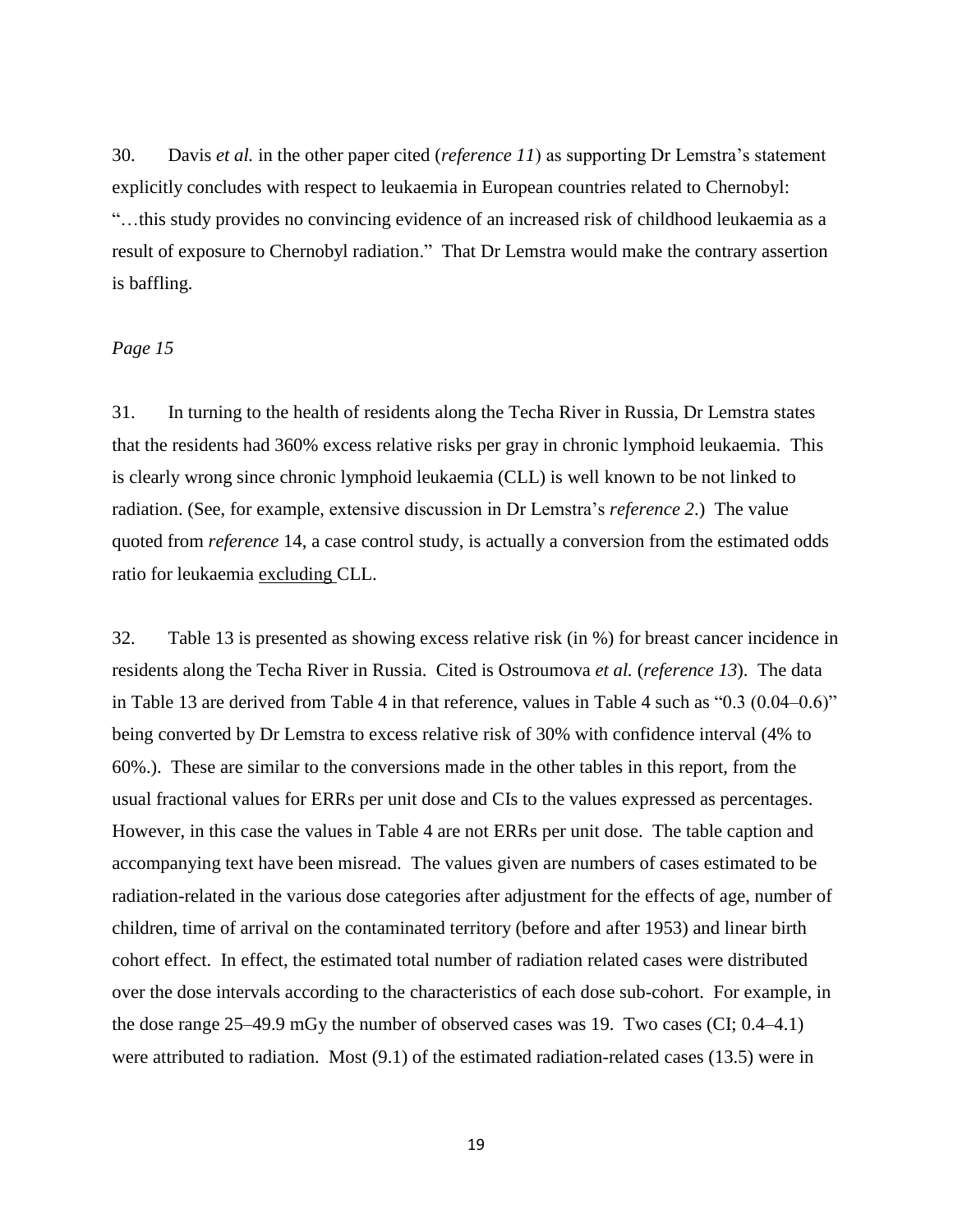the > 50 mGy group. Dr Lemstra has interpreted the numbers of cases as being estimates of ERR. The data as presented in Table 13 are, accordingly, nonsensical.

33. The overall conclusion by Ostroumova *et al.* (*reference 13*) is that their results are consistent with the hypothesis of linearity of radiation dose-response for breast cancer and that their point estimate of excess relative risk is higher than reported by others but, because of the wide confidence intervals it is consistent with many other studies and, a final point, the results are based on small numbers and require cautious interpretation. Nothing of this discussion and caveats appears with Dr Lemstra's incorrect tabulation of the results.

34. Dr Lemstra introduces a discussion about leukaemia in children near nuclear power facilities by asserting that for such people "The only known health concern is leukemia in children." This is obviously wrong — people have been concerned about any potential impact on health and there have been many epidemiological studies looking for such impacts, though without any findings of significant relationships between radiation from the normal operation of such facilities and disease, including solid cancers and leukaemia. Dr Lemstra cites Laurier *et al.* (*reference 15*) as concluding "there is a range of increased risk of leukemia from 0% to 119% between countries for youth aged 0–24." (The 119% comes, not from that reference but from Grosche, *reference 16*.) This is a completely inadequate and misleading description of the findings from the studies of leukaemia in young people near nuclear sites.

35. Laurier *et al.* (*reference 15*) review of several hundred published documents on the risk of leukaemia in young people aged < 25 years around nuclear sites. They distinguish two types of study: descriptive studies that sought to estimate the frequency of leukaemia and possibly to detect excess risk within a population; and analytical studies that sought to find potential factors explaining excess risk of leukaemia within a population. In the descriptive studies, Laurier *et al.* find that among the 198 individual nuclear sites reported in 10 different countries, there were three where clusters could be confirmed. One was near the Sellafield reprocessing plant in England where 5 cases were observed in 1984 when only one was expected; another was near the nuclear reprocessing plant at Dounreay in Scotland where 5 cases were observed in 1986 with less than one expected; and the third was near the Kruemmel power plant in Germany where